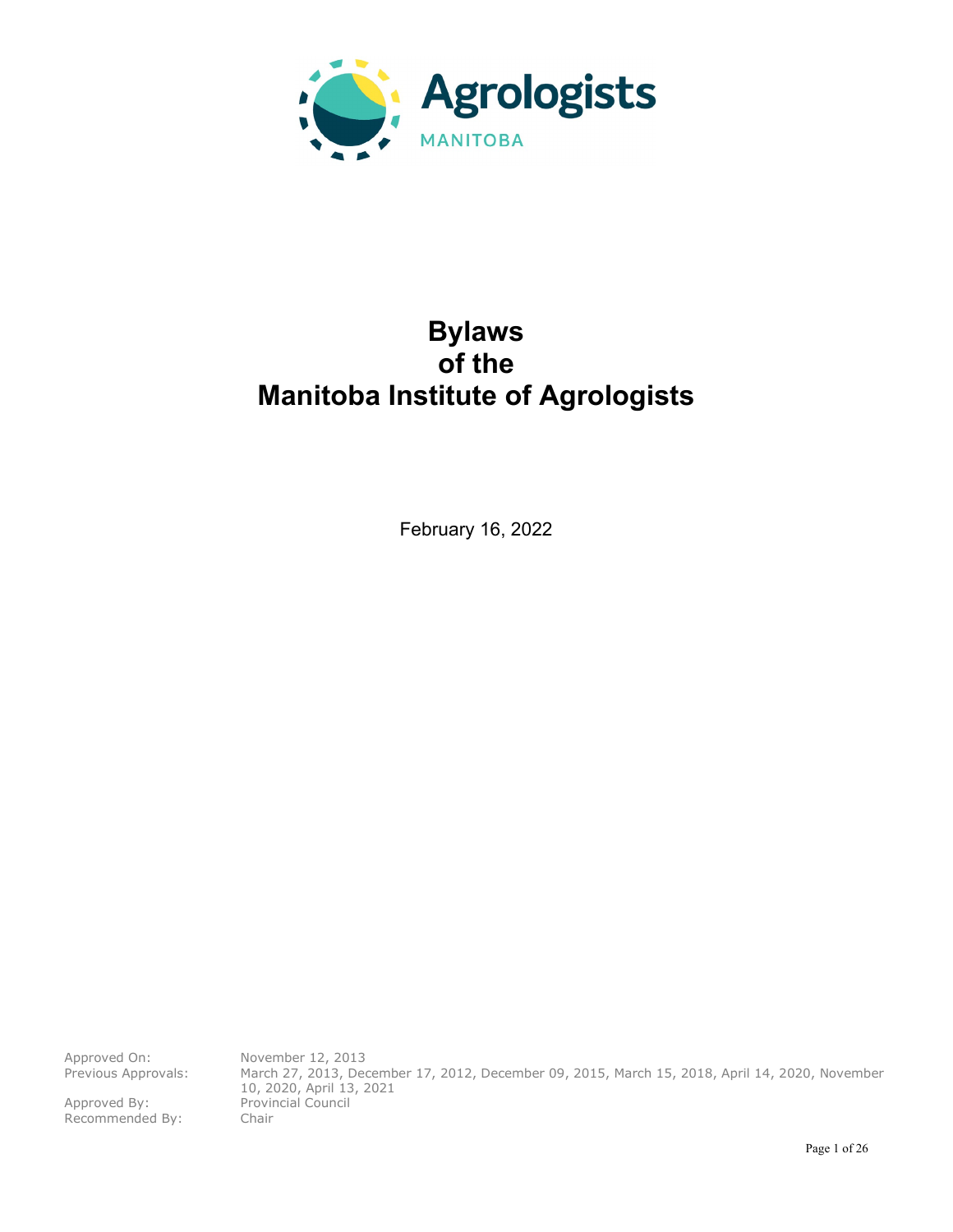

## **BYLAWS OF THE MANITOBA INSTITUTE OF AGROLOGISTS**

## **Article I – NAME**

The corporation shall be known as the "Manitoba Institute of Agrologists". For the purposes of these bylaws and related policy documents the Manitoba Institute of Agrologists may also be referred to as "the corporation", "the institute", "the regulator", or "the organization".

## **Article II – DEFINITIONS[i](#page-25-0)**

All definitions in subsection I (1) of *The Agrologists Act* (the "Act"), and any other terms defined by the Act, apply to these Bylaws. Unless the context otherwise requires, the following additional definitions apply<sup>[ii](#page-25-1)</sup>:

Agrologist-in-Training – an individual who has not yet completed the requirements to be registered as a Professional Agrologist or a Technical Agrologist.

Applicant – an individual making application for registration in accordance with the Act and Bylaws.

Committee- a body established by Council and given responsibility for a specific task or tasks defined by the Act, Bylaws or policies.

Council – the governing body of the corporation.

Councilor – a voting member of the Council.

Eligible Voting registrant - a practicing and duly registered member in good standing with the corporation, and any Appointed Councilor in accordance with Article VIII(1)(b).

Executive Director - the administrative officer responsible for the operational management of the corporation.

Good standing - includes but is not restricted to:

- a) Being in compliance with orders related to professional misconduct and/or conduct unbecoming;
- b) Being current in payment of all relevant fees in accordance with the Bylaws, policies and procedures of the corporation; and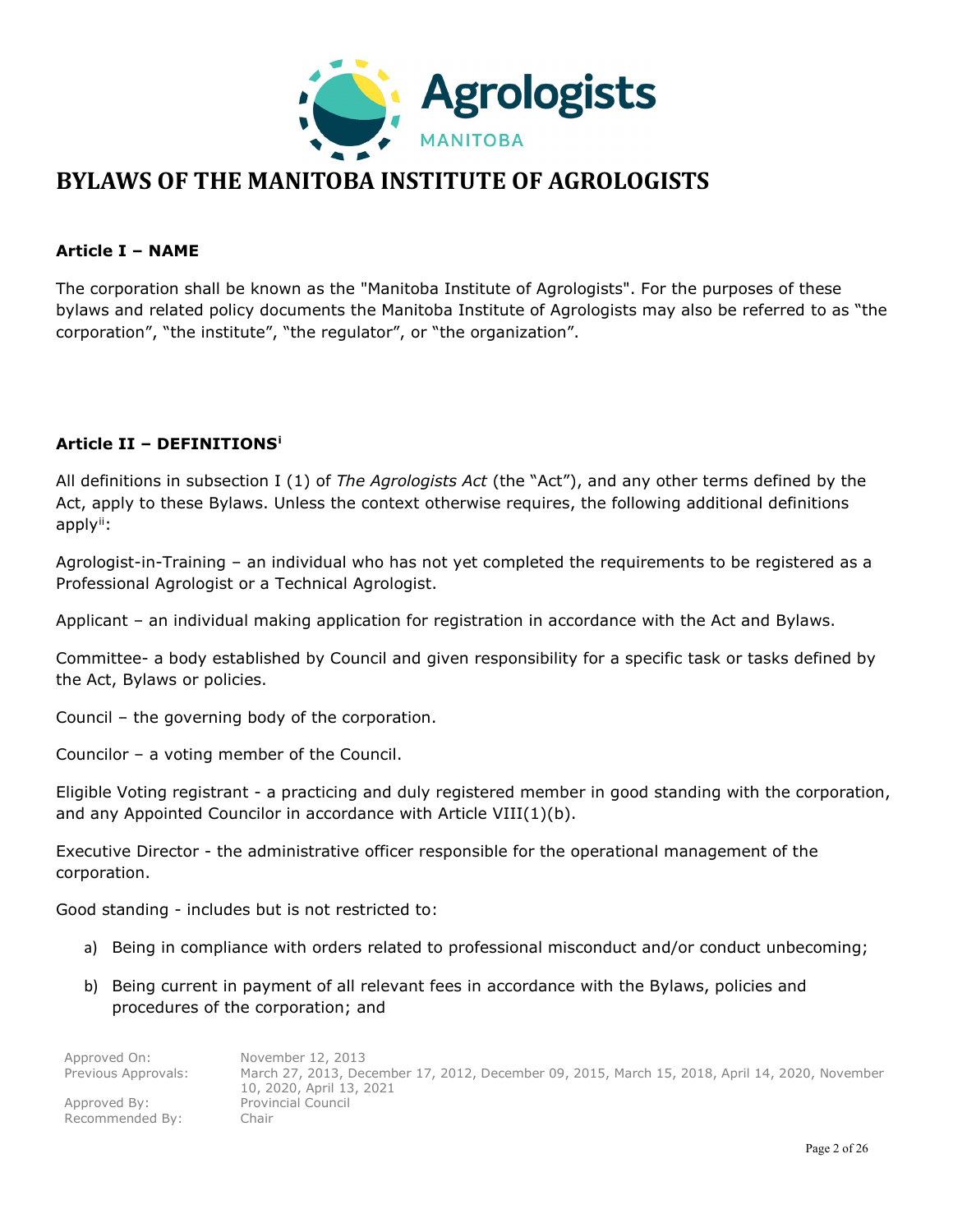

c) Being current in Continuing Professional Development reporting as required by these Bylaws, the corporation policies and procedures.

Regulated Member – an individual who is properly registered with and regulated by the corporation.

The corporation - abbreviation for Manitoba Institute of Agrologists.

Professional Agrologist (P.Ag.) – an agrologist who is a member in good standing of the corporation or another agrologist institute recognized by the corporation.

Registrar - the administrative officer responsible for maintaining the official records of the corporation.

Supervision - the requirement that a practicing regulated member in good standing must review any and all work performed by the supervised regulated member, is accountable for all of the work of the supervised regulated member as if that work were performed by the supervisory regulated member, and must agree in writing that any work performed by the supervised regulated member either is, or is not in accordance with the Act, Bylaws, policies and procedures of the corporation.

Supervisory member – a practicing regulated member in good standing who is providing supervision to any other regulated member.

Technical Agrologist (Tech. Ag.) – an agrologist who is a regulated member in good standing of the corporation or another agrologist institute recognized by the corporation.

## **Article III – OBJECTIVES**

The objectives of the corporation are to protect and serve the public in all matters relating to the practice of agrology by:

- a) setting requirements and standards for registration of and practice by regulated members;
- b) providing governance and oversight to regulated members;
- c) establishing and maintaining standards of ethics with which all members must comply;
- d) holding members accountable to the public and to the profession through a transparent process of review, complaints investigation and discipline; and
- e) providing continuing education about the practice of agrology to the public, employers, clients and regulated members.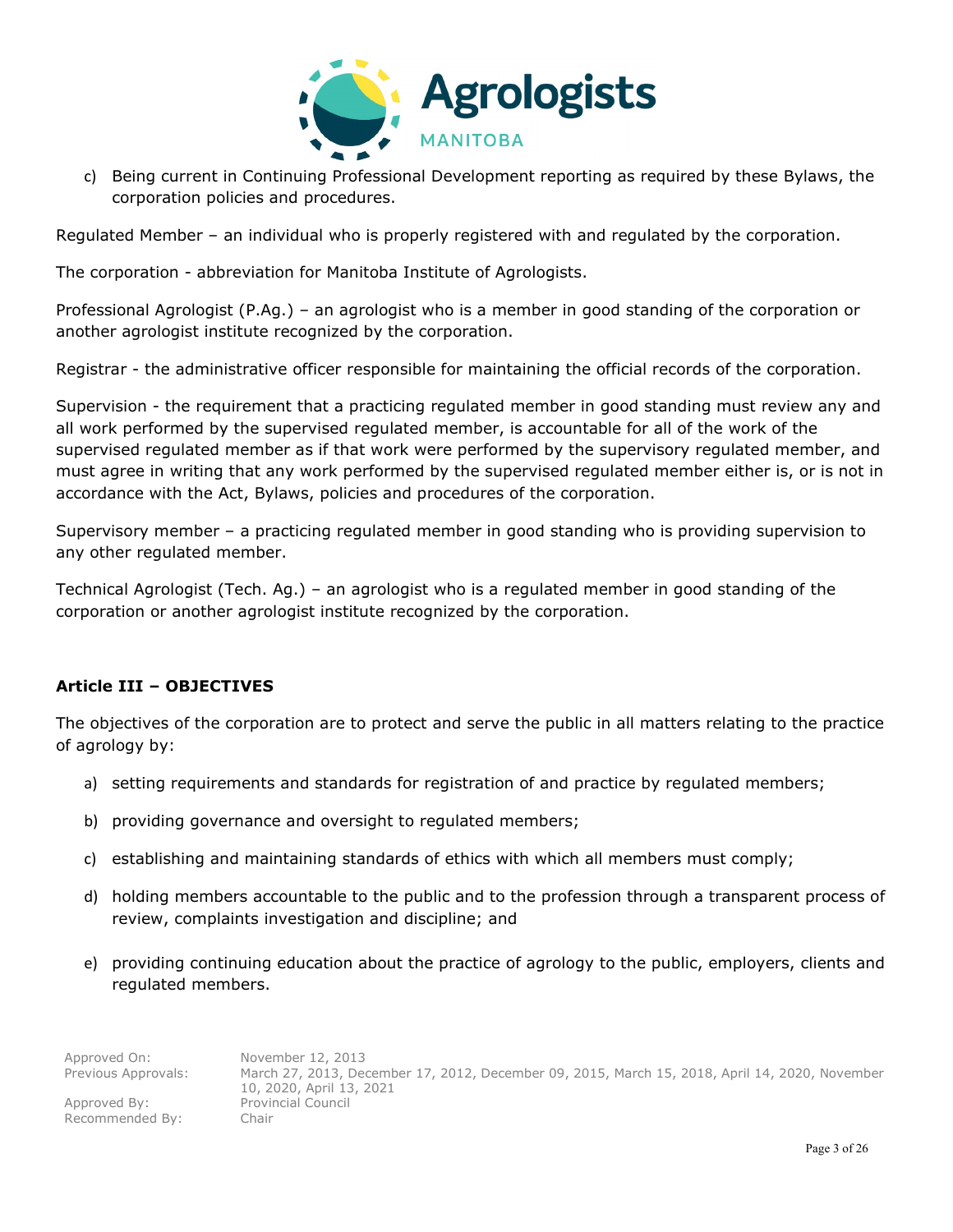

## **Article IV – REGISTRATION**

- 1. A person who meets the education and admission standards and requirements established by Council shall be entitled, upon payment of the appropriate fees, and upon approval by the Admissions and Registration Committee of Council, to be registered in the approved category.
- 2. Notwithstanding any other provision of these Bylaws, Council may refuse to grant registration to any applicant whom Council considers to have inadequate training or who cannot meet the requirements of the Code of Ethics and Practice as outlined in Article XVII. Additionally,
	- a) the granting of registration to an applicant shall be construed to be an undertaking by the applicant to conform to the Act, Bylaws, policies, rules, and requirements of the corporation.
	- b) a regulated member who is in arrears with annual fees for a period of two months after the beginning of the financial year shall be deemed to have forfeited registration in the corporation. The regulated member's name shall be removed from the register subsequent to third and final notice of fees due and payable, by registered mail, to the regulated member's last known address. Application for readmission will be considered only upon payment of appropriate fees and any penalties.
	- c) a regulated member may request of the Registrar to be placed on an inactive registration list for circumstances such as maternity leave, paternity leave, education leave or other circumstances which may be approved by the Registrar. Once placed on the inactive registration list, the member may not engage in the practice of agrology until returned to the active membership list.
	- d) upon returning to active duty, the person shall request of the Registrar in writing to be returned to the active registration list. The prorated annual registration fee shall be due on reinstatement of the person to the active registration list.
	- e) costs incurred by the corporation in order to obtain compliance of the requirements of the Act may be charged back in whole or in part to offending individuals at the discretion of Council or as instructed by a court of competent jurisdiction.
- 3. Any individual who is denied registration may appeal to Council for reconsideration in accordance with Article XV.
- 4. Council may make awards of affiliation, distinction and honorary registration based upon criteria established by policy.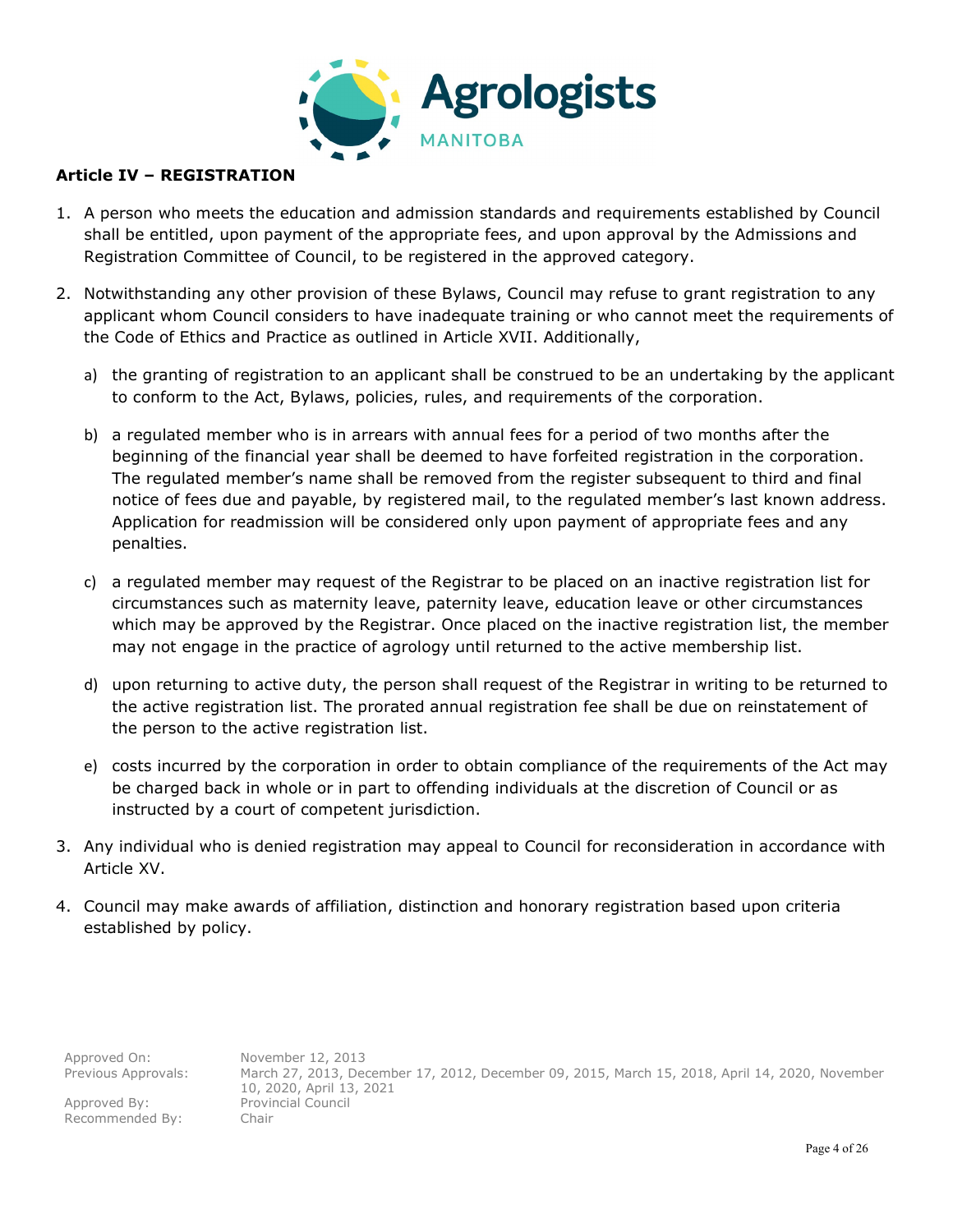

## **Article V – MEMBERSHIP DOCUMENT**

- 1. Upon initial registration as a regulated member of the corporation, a P.Ag., Tech. Ag., or an Agrologistin-Training will receive a proof of registration document denoting the length of validity of registration and designation in accordance with the Register.
- 2. The document shall be in such form as is from time to time authorized by Council.
- 3. Any person who has forfeited registration in the corporation for any cause whatsoever and who displays a document to imply registration in the corporation, shall be liable under subsection 15(2) of the Act, and shall, upon the request of the registrar, immediately return the document.
- 4. Unless registration has been revoked, the document shall be prima facie evidence that the holder is authorized to practice agrology in Manitoba, in accordance with the regulated member's designation, using the titles associated with that designation in accordance with the Act and these Bylaws.

## **Article VI – REGISTER[iii](#page-25-2)**

- 1. Council shall cause to be kept by the Registrar or other officer appointed for the purpose, a register in which shall be entered the names, addresses, professional designation, registration number, any conditions on membership or practice, and area of practice of all regulated members in good standing; and only those regulated members whose names are entered in the book or register aforesaid shall be entitled to practice agrology in accordance with the registered member's designation, and such register shall be available for inspection by any person during regular business hours of the corporation.
- 2. The register, or a copy of the same duly certified by the Registrar shall be prima facie evidence in all courts and before all persons that the persons whose names are entered therein are regulated members of the corporation in good standing, subject to any stated conditions; and the absence of the name of any person from the register shall be prima facie evidence that the person is not a regulated member of the corporation.
- 3. The name of any regulated member in default of fees shall be removed from the register one month after notice is sent by registered mail to the member's last known address.
- 4. Any regulated member whose name has been removed from the register may, by order of Admissions and Registration Committee<sup>[iv](#page-25-3)</sup>, Council, or a court of competent jurisdiction, and after fulfilling all requirements of the Act, Bylaws and any policies, be again placed on the register.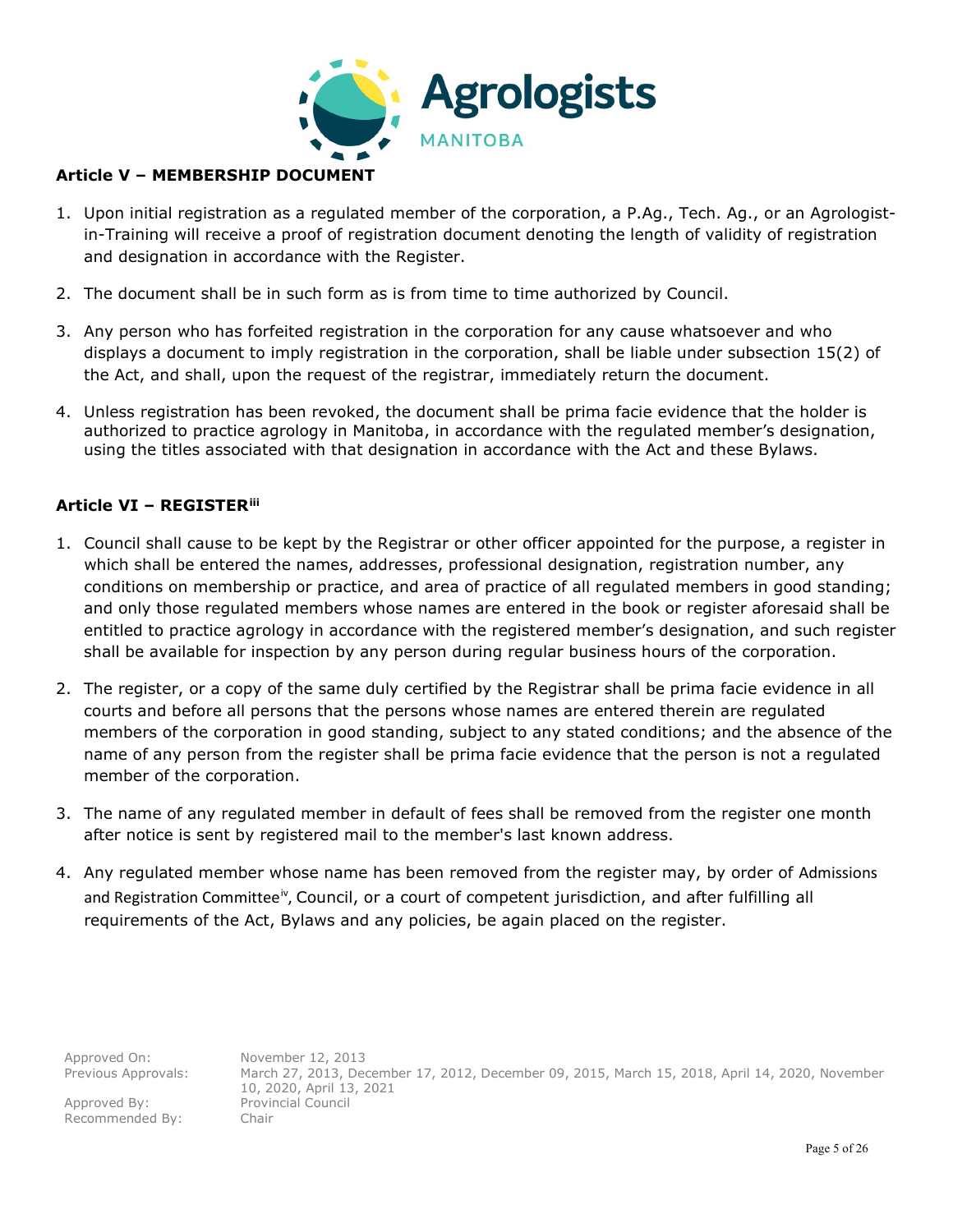

## **Article VII – MEMBERSHIP MEETINGS**

## Annual General Meeting<sup>[v](#page-25-4)</sup>

- 1. Within one hundred and eighty days of the last fiscal year, there shall be an Annual General Meeting (AGM) of the members of the corporation at a time and place to be fixed by Council.
- 2. The quorum at an AGM shall be forty practicing members of the corporation, including Council, present in person.
- 3. At every AGM, in addition to any other business that may be transacted, the following business shall form part of the agenda**:**

For approval:

- (a) minutes of the last AGM;
- (b) audited financial statements;
- (c) appointment of auditors for the next fiscal year;
- (d) election of council members; and
- (e) any changes to the annual membership fee.
- For information and discussion only:
- (a) report of Council;
- (b) report of the auditors; and
- (c) Bylaw changes, if any.
- 4. In addition to the above, and during such meeting, there will be an opportunity for members to raise, discuss and transact any other business.

#### Special General Meetings

- 5. Special General meetings of the corporation may be called by the Chair, by a majority of Council, or by written requisition of at least forty practicing members of the corporation, provided to the Chair.
- 6. The written requisition shall state the purpose for which the meeting is being requisitioned and provide a copy of any documentation to be relied upon. The Chair shall send notice of intent to convene a special meeting to all members within five working days of receiving the requisition.

| Approved On:        | November 12, 2013                                                                              |
|---------------------|------------------------------------------------------------------------------------------------|
| Previous Approvals: | March 27, 2013, December 17, 2012, December 09, 2015, March 15, 2018, April 14, 2020, November |
|                     | 10, 2020, April 13, 2021                                                                       |
| Approved By:        | Provincial Council                                                                             |
| Recommended By:     | Chair                                                                                          |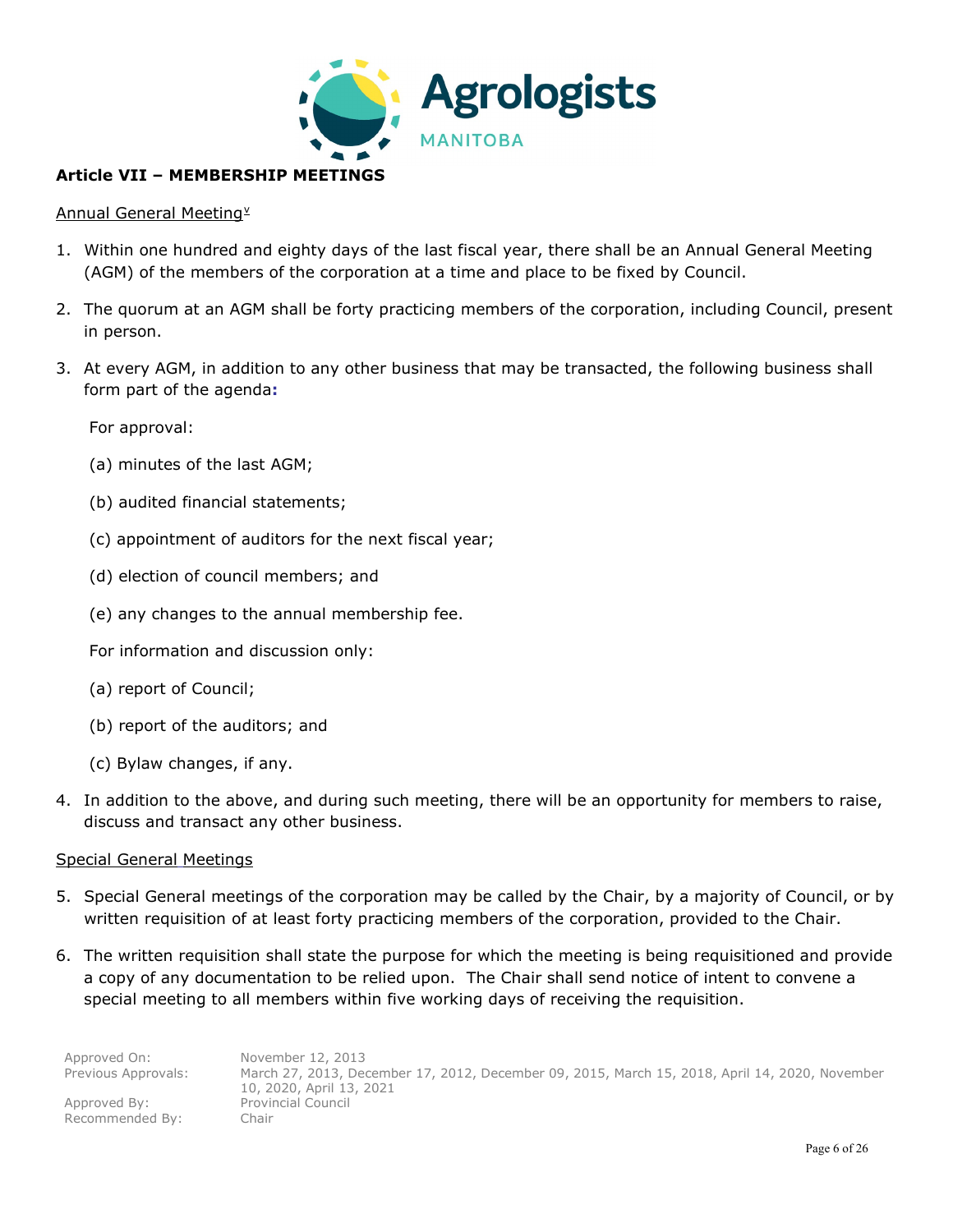

- 7. Notice shall state the purpose for which the meeting is called and provide any supporting documentation. The purpose set forth in the notice will be the sole order of business.
- 8. The quorum of any special meeting shall be forty practicing members of the corporation, including Council members, present in person.

## Notice<sup>[vi](#page-25-5)</sup>

- 9. Not less than 21 days nor more than 50 days written notice shall be given to members of any AGM or special meeting and such notice may be delivered by mail, e-mail, or facsimile. Notice is deemed to have been received: when sent if by an electronic transmission; or if mailed, within three days of having been posted.
- 10. The non-receipt of notice by any member shall not invalidate the proceedings of the meeting.

## **Article VIII – COUNCIL**

#### Composition

- 1. Council shall consist of at least fifteen individuals elected or appointed as follows:
	- a) Elected Councilors
		- i. shall form the majority of total Councilors;
		- ii. shall, in so far as possible, be representative of regional diversity; and
		- iii. shall be elected in such a manner so as to ensure that the terms are staggered as much as possible.
	- b) Appointed Councilors
		- i. shall consist of at least three persons who:
			- 1. Are not members of the corporation;
			- 2. Are resident within the province; and
			- 3. Are appointed by a committee composed of Provincial government and educational authority members, and may be chosen from a list of nominees proposed to the committee by Council; and
		- ii. shall be appointed in such a manner so as to ensure that their respective terms of office do not lapse at the same time.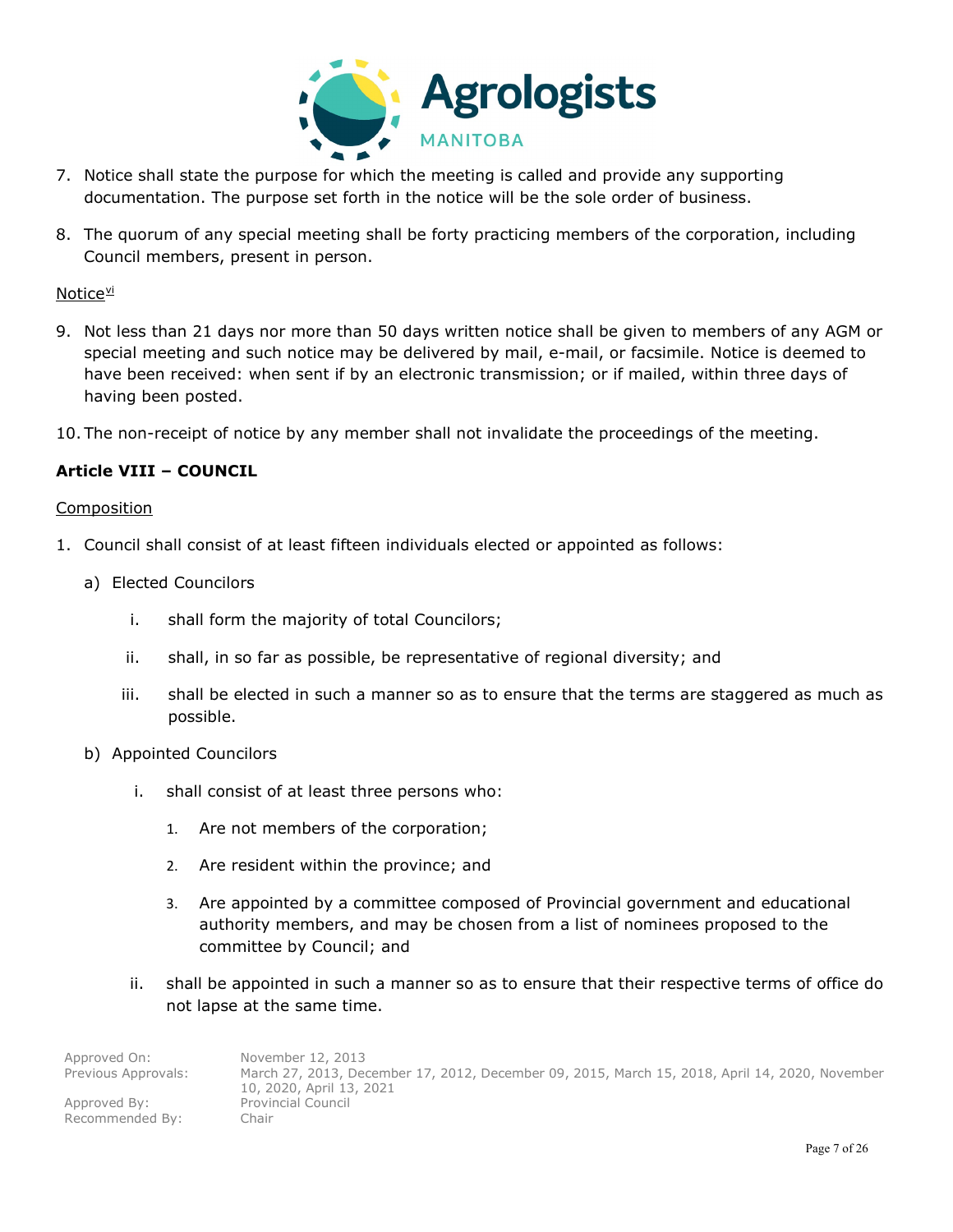

## Terms of Office

2. Elected and Appointed Councilors may hold office for no more than two consecutive terms of three years and shall not be eligible for re-election or re-appointment until two years have elapsed since the end of the previous term as Councilor.

## Officers[vii](#page-25-6)

- 3. Council shall annually appoint from their Elected Councilors, both a Chair and a Vice- Chair according to an appointment process approved by Council. The Chair and Vice-Chair may serve in those capacities for no more than three consecutive annual terms. Council may also appoint a Secretary and Treasurer who may serve in those capacities for no more than three consecutive annual terms.
- 4. The Chair shall preside at all meetings of the Members and the Council, and is responsible for assuring the integrity of the Board's process and occasionally representing the Council to third parties. Accordingly, the Chair must ensure that the Council behaves consistently with its own rules and those legitimately imposed upon it from outside the organization. The Chair may delegate these responsibilities but shall remain accountable for them.
- 5. The Vice-Chair shall perform whatever duties the Council may reasonably require, and in the absence of the Chair, shall perform the duties of the Chair.
- 6. The Secretary is responsible for the integrity of the Council's non-financial documents and shall perform whatever duties the Council may reasonably require. In the absence of the Chair and Vice-Chair, if the Secretary is a Councilor, the Secretary shall perform the duties of the Chair*.*
- 7. The Treasurer is responsible for the integrity of the Council's financial documents and shall perform whatever duties the Council may reasonably require. In the absence of the Chair, Vice-Chair and Secretary, if the Treasurer is a Councilor, the Treasurer shall perform the duties of the Chair*.*
- 8. If the positions of Secretary and Treasurer are combined and are not delegated to the Executive Director, the above responsibilities for each respective position will be combined into one for the Secretary/Treasurer position.
- 9. The duties of any other Officers will be assigned by the Council after the office is created.
- 10.Council shall annually appoint from any of their Councilors, a Treasurer and a Secretary. The Treasurer and Secretary may serve in those capacities for no more than three consecutive annual terms. Both offices may be held by the same person.

| Approved On:        | November 12, 2013                                                                              |
|---------------------|------------------------------------------------------------------------------------------------|
| Previous Approvals: | March 27, 2013, December 17, 2012, December 09, 2015, March 15, 2018, April 14, 2020, November |
|                     | 10, 2020, April 13, 2021                                                                       |
| Approved By:        | <b>Provincial Council</b>                                                                      |
| Recommended By:     | Chair                                                                                          |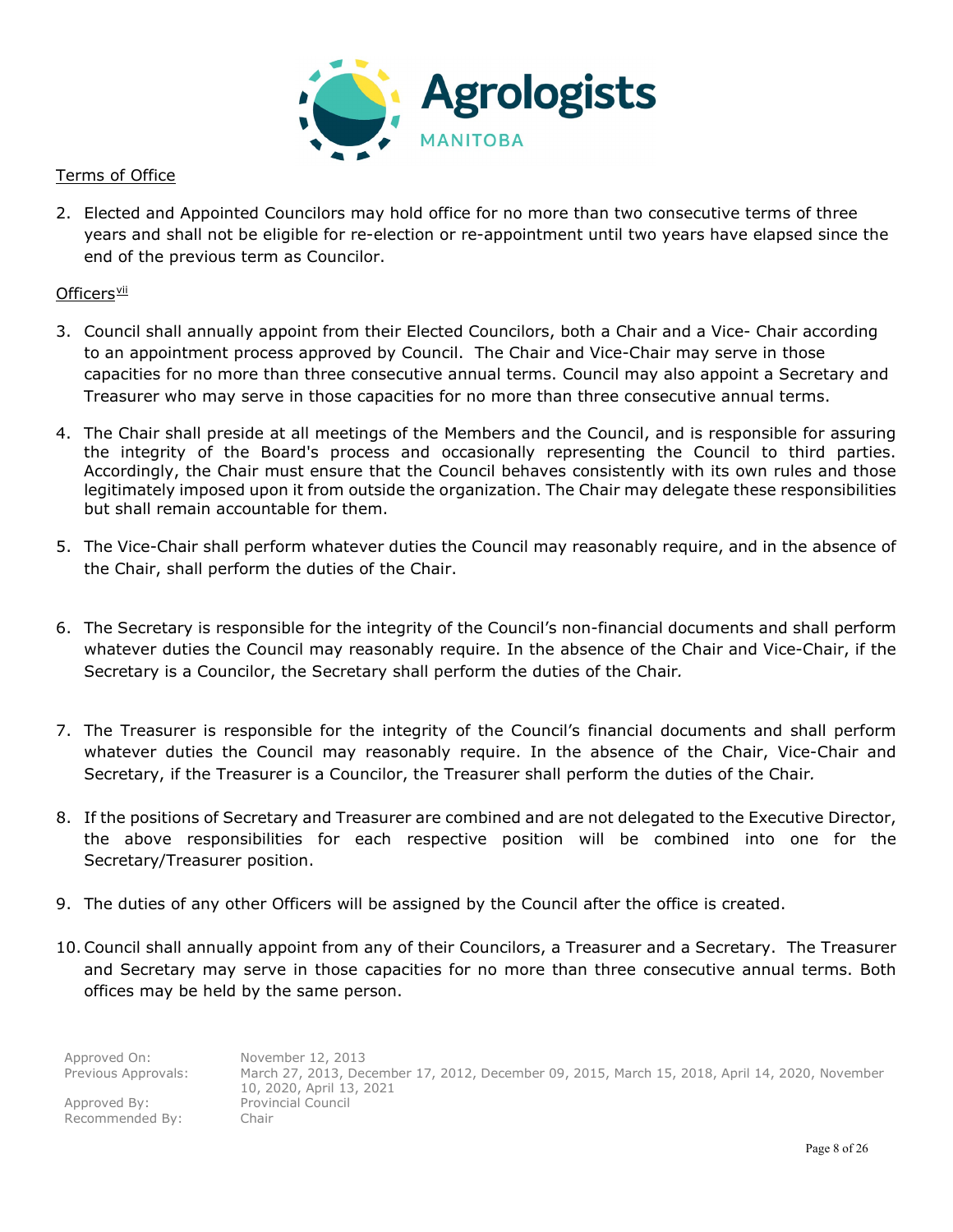

## Vacancies

11. Where an Elected or Appointed Councilor or a committee member dies or is unwilling or unable to fulfill their term, Council may appoint another member to fill the vacancy who shall serve for the remainder of the term.

## Removal[viii](#page-25-7)

- 12. Members of Council may be suspended or removed from Council, for cause. No Councilor shall be suspended or removed from Council without the approval of at least two-thirds of Council members present at a special meeting held for this purpose, provided that the grounds for suspension or removal are submitted with the notice of the meeting and the Councilor is provided with a reasonable opportunity at the meeting to protest suspension or removal.
- 13.Cause for suspension/removal may include:
	- a) Failure to maintain membership in the corporation;
	- b) Conviction of a criminal offence;
	- c) Being an un-discharged bankrupt;
	- d) Inability to perform the duties for which the Councilor has been elected, due to illness or disability;
	- e) Conduct deemed by Council to be detrimental to the objectives of the corporation;
	- f) Being found guilty of professional misconduct or conduct unbecoming as set out in the Act; and/or
	- g) Non-attendance at more than twenty-five percent (25%) of regularly scheduled Council or Membership Meetings per term. In the case of automatic termination due to non-attendance issues, the Councilor may apply in writing to the Council for reinstatement but may do so once per term. Special circumstances will be evaluated for such non-attendance due to illness, family emergency or death, vacations, travel conditions during extreme weather and such other circumstances as the Council may reasonably determine from time to time. When the Councilor is removed by resolution of the Council for an issue other than non-attendance, the Council must comply with the following procedure:
		- i. a motion to remove a Councilor must be presented at a meeting of the Council prior to the meeting which will consider the motion;
		- ii. the meeting considering the motion to remove must have a quorum without counting the Councilor who brought the motion, or the Councilor who is the subject of the motion, and neither of whom may vote on the motion;

| Approved On:        | November 12, 2013                                                                              |
|---------------------|------------------------------------------------------------------------------------------------|
| Previous Approvals: | March 27, 2013, December 17, 2012, December 09, 2015, March 15, 2018, April 14, 2020, November |
|                     | 10, 2020, April 13, 2021                                                                       |
| Approved By:        | <b>Provincial Council</b>                                                                      |
| Recommended By:     | Chair                                                                                          |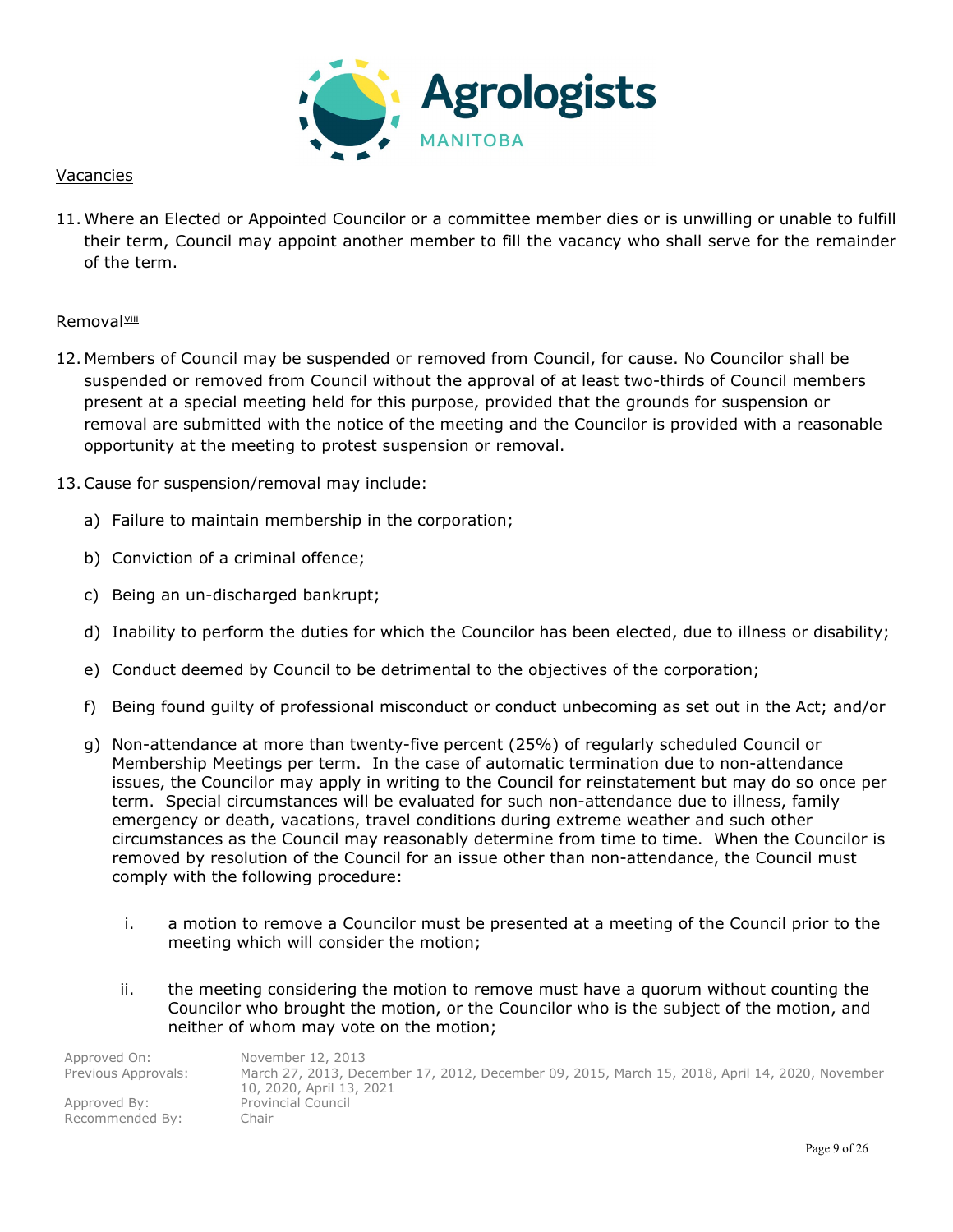

- iii. a decision on the motion to remove a Councilor must be voted on by secret ballot and be supported by a two-thirds (2/3) majority of the remaining Councilors present at the meeting for the motion to be carried; and
- iv. if the motion is carried, then the Councilor who is the subject of the motion shall be immediately removed as a Councilor and their term shall automatically terminate.
- 14. Upon a favourable vote, suspension or removal shall be effective immediately. If a Councilor dies, resigns, retires, or is removed, any property of the the corporation in their possession shall be returned to the Council. $i x$

## Powers and Duties

- 15.Council may exercise all powers and do all things that the corporation, by its Act, Bylaws, and policies, is authorized to exercise and do. Council shall govern the affairs of the corporation in accordance with the Act and objectives of the corporation.
- 16.Council is responsible for accountable, ethical governance that includes the exercise of effective stewardship, delegation of responsibility, leadership and control of the the corporation.
- 17.Council may delegate any responsibilities except its obligation as a body:
	- a) to create and maintain an accountable connection with the public and its members;
	- b) to create, maintain and perform according to written governing policies; and
	- c) to continually assure organizational performance.
- 18.Council will be guided by the Policy Governance® system of governance.

#### 19. Every Councilor shall:

- a) act honestly and in good faith with a view to the best interests of the the corporation and its members;
- b) exercise the care, diligence and skill that a reasonably prudent person would exercise in comparable circumstances;
- c) not act in a conflict of interest;
- d) not abuse their position; and
- e) act in accordance with the Act, the Bylaws and the policies of the the corporation.
- 20.Council shall appoint any committees required by the Act and to ensure the proper functioning of the corporation, including the following:

#### a) Admissions & Registration Committee;

## b) Professional Standards Committee;

| Approved On:        | November 12, 2013                                                                              |
|---------------------|------------------------------------------------------------------------------------------------|
| Previous Approvals: | March 27, 2013, December 17, 2012, December 09, 2015, March 15, 2018, April 14, 2020, November |
|                     | 10, 2020, April 13, 2021                                                                       |
| Approved By:        | <b>Provincial Council</b>                                                                      |
| Recommended By:     | ⊇hair                                                                                          |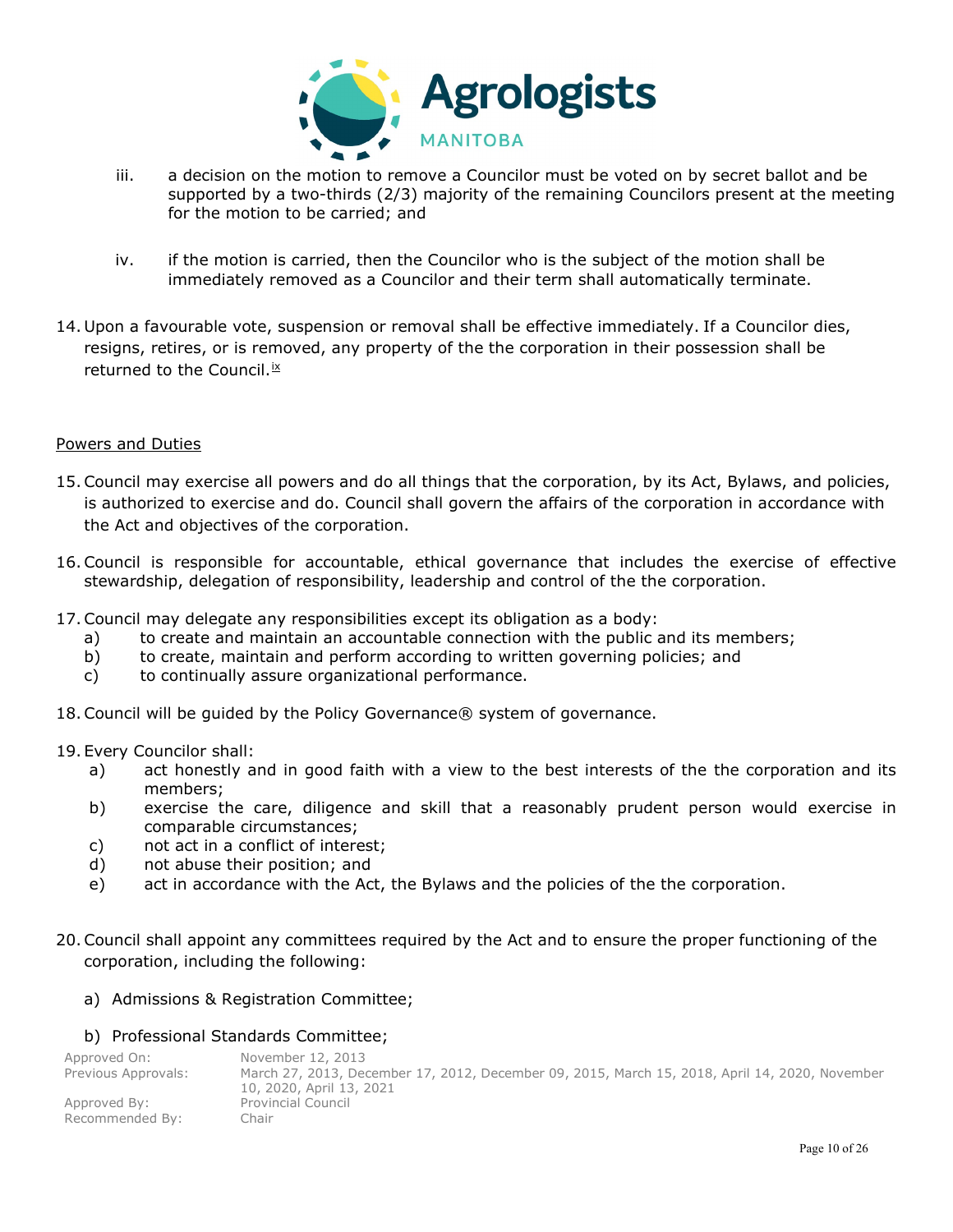![](_page_10_Picture_0.jpeg)

- c) Complaint Review Committee; and
	- d) Judiciary Committee.
- 21. Members of committees hold their offices at the pleasure of Council or as otherwise stated in these Bylaws or Council policies.
- 22.Council shall determine the duties, composition, authority, obligations and conduct of its committees.
- 23.Council may delegate its powers in accordance with these Bylaws, as long as the delegation is not contrary to the Act and the objectives of the corporation.

## $Compensation<sup>x</sup>$  $Compensation<sup>x</sup>$  $Compensation<sup>x</sup>$

- 24. Elected Councilors shall serve as such without remuneration and shall neither directly nor indirectly receive any profit from their position.
- 25.Councilors may be paid reasonable expenses incurred by them in the performance of their duties.

## Conflict of Interest

- 26. For purposes of this provision, the term "interest" shall include personal interest, interest as director, officer, member, owner, stockholder, shareholder, partner, manager, trustee or beneficiary of any concern and having an immediate family member who holds such an interest in any concern. The term "concern" shall mean any corporation, association, trust, partnership, limited liability entity, firm, person or other entity other than the organization.
- 27. No Councilor or officer of the corporation shall be disqualified from holding any office in the corporation by reason of any interest in any concern. A Councilor or officer shall not be disqualified from dealing, either as vendor, purchaser or otherwise, or contracting or entering into any other transaction with the corporation or with any entity of which the corporation is an affiliate. No transaction of the corporation shall be voidable by reason of the fact that any Councilor or officer has an interest in the concern with which such transaction is entered into, provided:
	- a) the interest of such Councilor or officer is fully disclosed to Council;
	- b) such transaction is duly approved by Council not so interested or connected as being in the best interests of the corporation;
	- c) payments to the interested Councilor or officer are reasonable and do not exceed fair market value;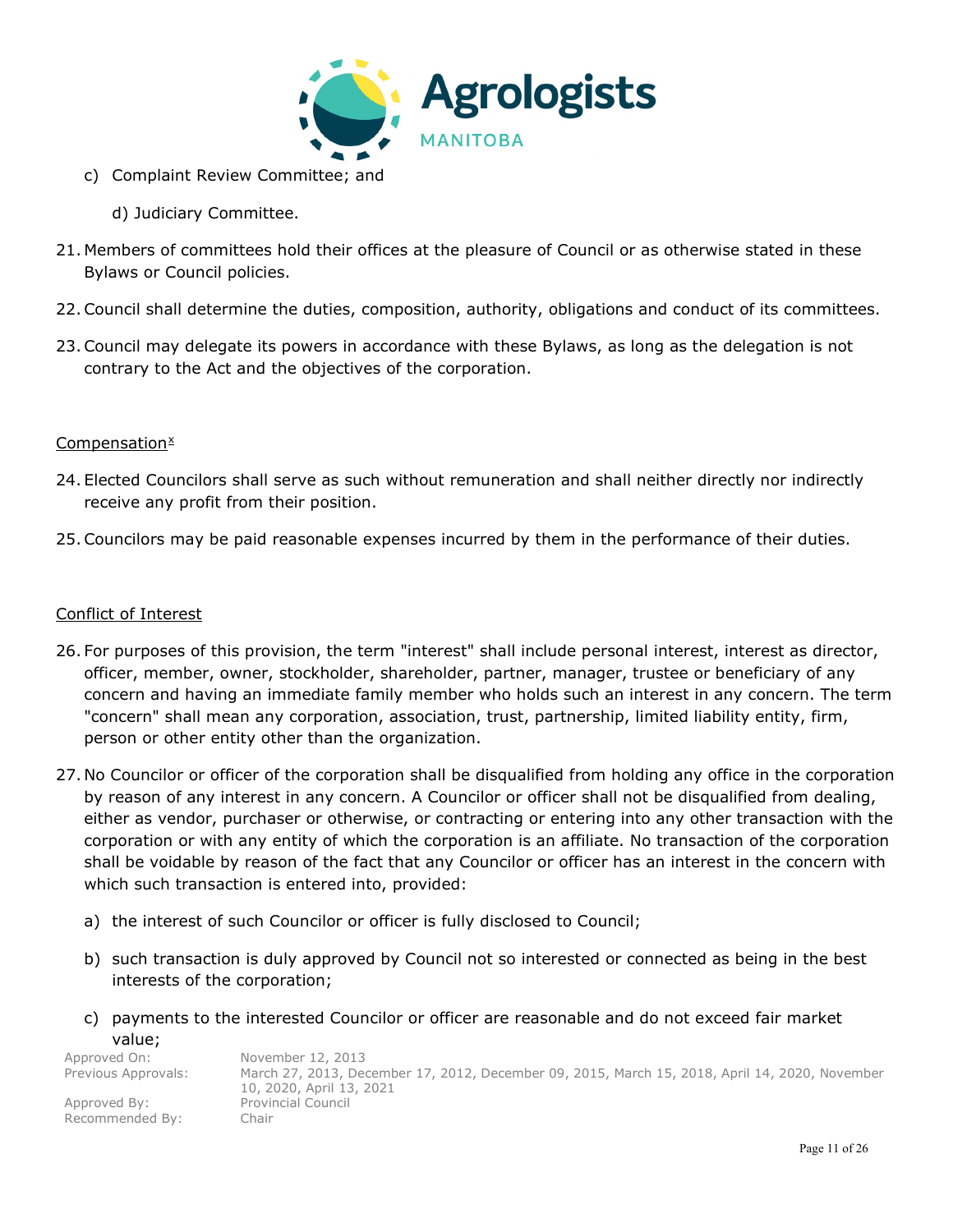![](_page_11_Picture_0.jpeg)

d) no interested Councilor or officer votes or lobbies on the matter or is counted in determining the existence of a quorum at the meeting at which such transaction may be authorized; and

the minutes of meetings at which such votes are taken shall record such disclosure, abstention, and rationale for approval.

## **Article IX – DELEGATION**

- 1. Council delegation
	- a) Council may delegate any of its powers and duties to one or more persons, panels or committees, except the power to make bylaws or policies or to adopt a code of ethics or standards of practice. Council may not delegate its overall responsibilities for governance as outlined in Article VIII, Section 15.
	- b) Council may impose conditions on any delegation.
	- c) When Council delegates a power or duty, it may authorize the person, panel or committee to further delegate the power or duty, subject to any conditions imposed by Council.
	- d) Council or a panel of Council may not delegate its powers or duties with respect to a review or appeal, other than as specifically provided.
	- e) Any reference in these Bylaws to Council is deemed to also be a reference to a delegate and to a delegate of the delegate under this section.
- 2. Any delegation of power shall be documented in writing.

## **Article X – COUNCIL MEETINGS**

- 1. There shall be at least four regular meetings of Council held in each fiscal year. A quorum for regular meetings is a majority of Councilors.
- 2. Fourteen days written notice of regular meetings shall be given to each Councilor and such notice may be delivered by mail, e-mail, or facsimile. Each such notice shall be deemed to have been received: when actually sent if by electronic transmission; or if mailed, within three days of having been posted.
- 3. The Chair, when necessary, or the Executive Director at the written request of five Councilors, shall call a special meeting of Council. Notice of special meetings of Council shall be a minimum of three working days. A quorum for special meetings is two thirds of Councilors.
- 4. The non-receipt of notice by any Councilor shall not invalidate the proceedings of the meeting.
- 5. Notice of regular and special meetings may be waived by agreement (electronically or otherwise) of all Councilors.

| Approved On:        | November 12, 2013                                                                              |
|---------------------|------------------------------------------------------------------------------------------------|
| Previous Approvals: | March 27, 2013, December 17, 2012, December 09, 2015, March 15, 2018, April 14, 2020, November |
|                     | 10, 2020, April 13, 2021                                                                       |
| Approved By:        | Provincial Council                                                                             |
| Recommended By:     | Chair                                                                                          |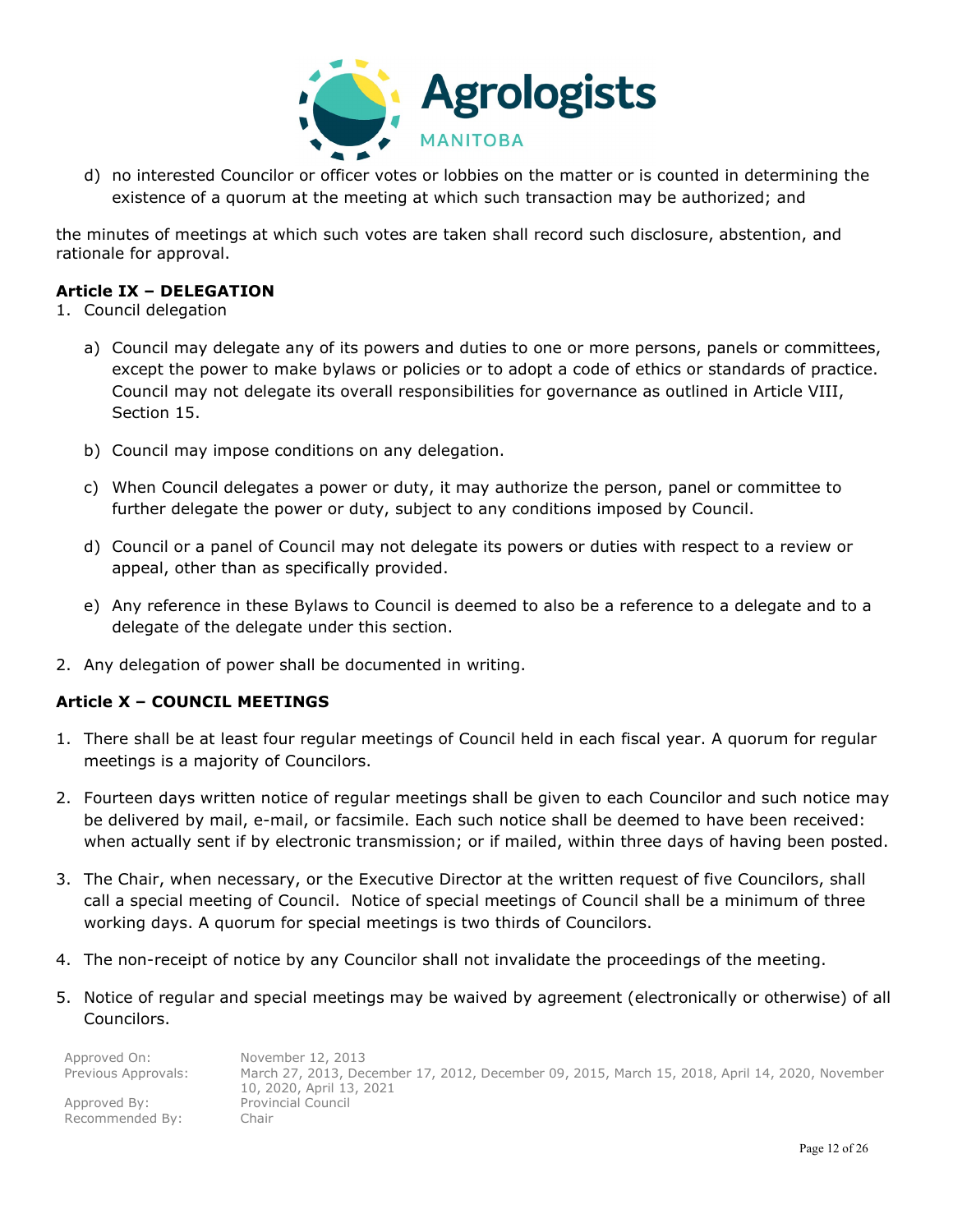![](_page_12_Picture_0.jpeg)

- 6. Councilors may participate in, and vote at, meetings via telephone, electronic or other communication facility that permits all participants to communicate adequately with each other during the meeting if a majority of participating Councilors consent; and any Councilor who participates in this way is deemed to be present at the meeting.
- 7. Decisions requiring Council approval between meeting dates may be proposed and voted upon electronically, in accordance with these Bylaws. Any requests to table a decision for further discussion or information will mean the decision must be brought forward to the next Council meeting.
- 8. Notwithstanding any other quorum requirements, any time Council or a committee of Council is acting as an appeal body or is sanctioning a member, the necessary quorum is two thirds of Councilors.

## **Article XI – ADMINISTRATIVE OFFICERS**

- 1. Administrative officers are employees of the corporation and shall consist of the Executive Director, Registrar, and such other officers as are necessary for the proper functioning of the corporation. Any two offices may be held by the same person. Administrative officers do not need to be members of the corporation.
- 2. Each administrative officer shall hold office as provided by appointment by Council or contract. Administrative officers shall not hold voting rights on Council or committees.
- 3. The Executive Director is accountable to Council as a whole, and will report to Council directly or through the Chair when appropriate. The Executive Director has such responsibilities, duties and obligations as directed by Council from time to time, including having the general and active management of the operational affairs of the corporation and ensuring that all orders and resolutions of Council are carried into effect.
- 4. The Registrar reports to Council and otherwise as directed and has such responsibilities, duties and obligations as directed by Council from time to time, including keeping a current register of all members in accordance with Article VI.
- 5. The duties of any other administrative officers of the corporation shall be detailed in the terms of their engagement and/or shall be as Council requires from time to time.

## **Article XII – VOTING**

## Registered Member Meetings

1. Each Eligible Voting registrant is entitled to one vote.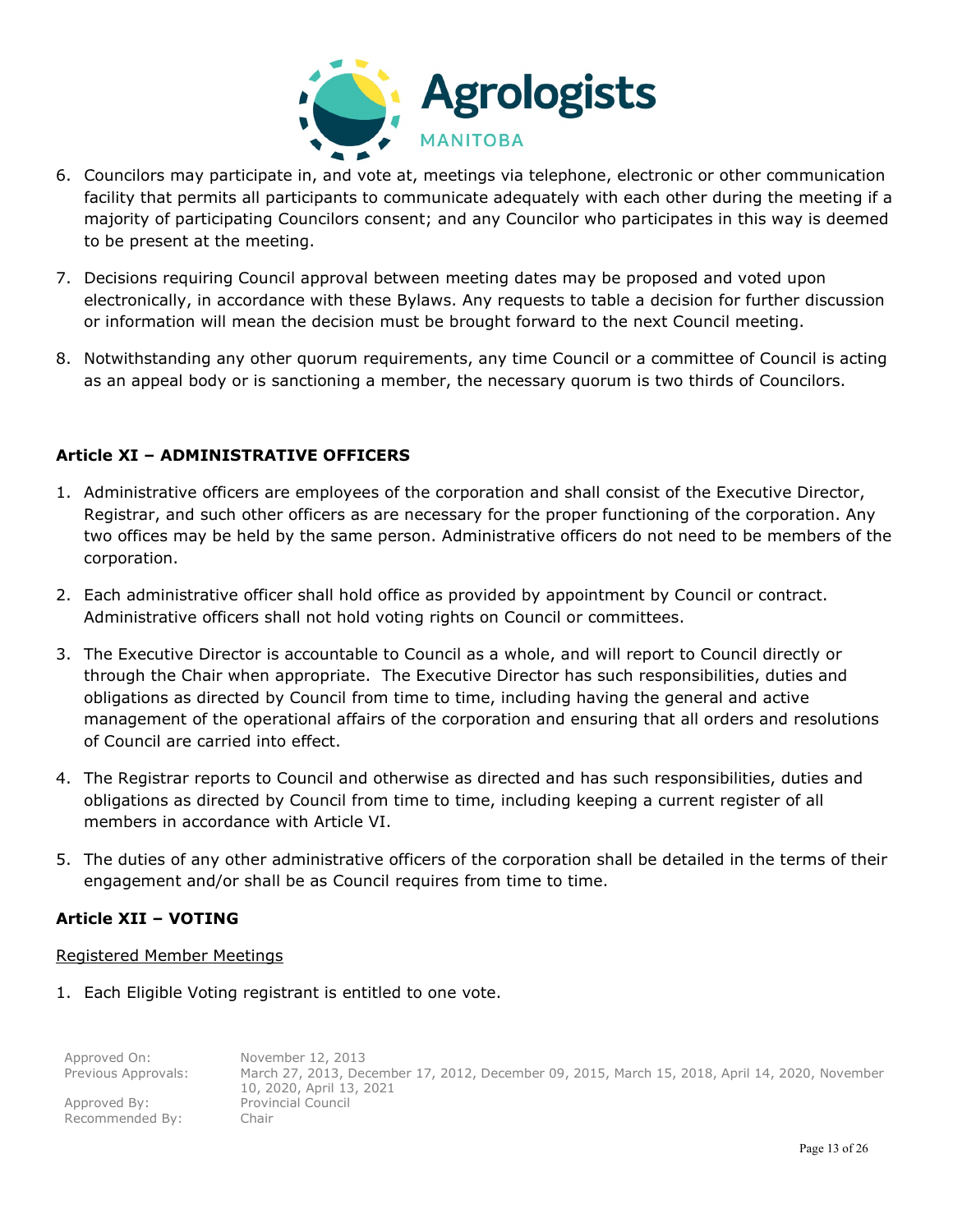![](_page_13_Picture_0.jpeg)

- 2. A majority of all votes cast shall determine any business in meetings except where otherwise stated. An abstention will not be counted as a vote.
- 3. Voting shall take place by a show of hands of those present and a count of any written and electronic votes previously provided to the Registrar in accordance with these Bylaws and any policies or procedures.
- 4. Whenever a vote by a show of hands is taken, a declaration by the presiding officer of the meeting that the vote has been carried or not carried shall be prima facie evidence of the disposition of that business without proof of the number of votes recorded.
- 5. The presiding officer shall vote only in case of a tie.

## Written and Electronic Votes

- 6. An Eligible Voting registrant may vote by means of a signed, written document stating their name, address, designation and vote. The document must be provided to the Registrar at least three working days in advance. The Registrar will record their vote in the manner indicated.
- 7. Every Eligible Voting registrant may deliver and cast a vote by electronic transmission for any action which may be taken at an AGM or Special General Meeting. An electronic transmission of a vote shall: be sent to the attention of the Registrar at least three working days in advance of the meeting, contain the registrant's name, address, designation and vote, and contain or be accompanied by information stating that that registrant authorizes the electronic transmission of the ballot, in accordance with policy.

## Council Meeting

- 8. Each Elected or Appointed Councilor has one vote when present at a meeting in accordance with Article X.
- 9. At a regular meeting, unless stated otherwise, business is determined by a majority of all votes cast.
- 10.At a special meeting, business is determined by a two thirds majority of all votes cast.

## **Article XIII – ELECTIONS[xi](#page-25-10)**

- 1. Notification of any available positions will be published by Council at the start of the new fiscal year. Elections shall take place at the next AGM.
- 2. Any Eligible Voting Registrant whose nomination for Council is signed by at least five practicing regulated members, and attaches the signed consent of the nominee, is eligible to be elected as a member of Council.

| Approved On:        | November 12, 2013                                                                              |
|---------------------|------------------------------------------------------------------------------------------------|
| Previous Approvals: | March 27, 2013, December 17, 2012, December 09, 2015, March 15, 2018, April 14, 2020, November |
|                     | 10, 2020, April 13, 2021                                                                       |
| Approved By:        | <b>Provincial Council</b>                                                                      |
| Recommended By:     | Chair                                                                                          |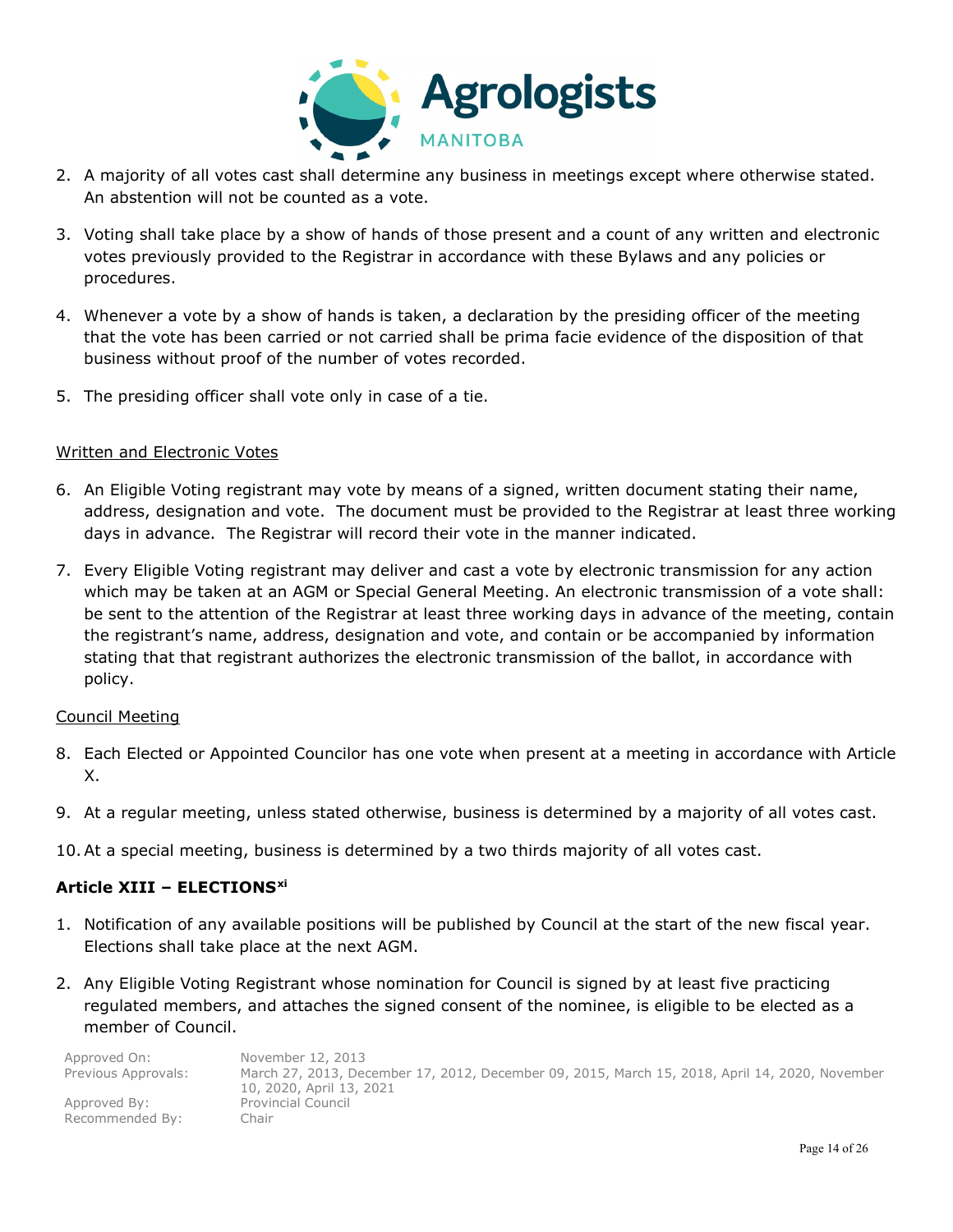![](_page_14_Picture_0.jpeg)

- 3. All nominations, with supporting signatures and consent, must be received by the Registrar forty-five days prior to the AGM.
- 4. Forty-five days prior to the AGM, Council shall also provide to the Registrar, in accordance with policy, a list of suitably vetted nominees for each available position.
- 5. Along with notice of the AGM, the Registrar shall provide a list of all approved nominees to each Eligible Voting registrant of the corporation. The Registrar shall also provide voting instructions and any requested supporting information submitted by nominees.
- 6. Extension of dates If the time for completion of an act in Article XIII falls on a day when the Institute office is not open during regular business hours, the time is extended to the next day that the office is open.
- 7. Extenuating circumstances In the event of any failure to comply with procedures relating to the nomination of members for reasons beyond the control of Council, Council shall have the authority to take any action it deems necessary to validate the nomination of approved nominees.
- 8. Ballots will be provided with notice of the AGM. If a nominee withdraws, is disqualified, or dies before the ballots are printed, the nominee's name shall be struck from the ballot.
- 9. If a nominee becomes disqualified or dies after the ballots are printed, Council will publish a notice to that effect, the election shall proceed and any votes cast in favour of such an individual shall be omitted in the tabulation of the results.
- 10. For those Eligible Voting Registrants present at the AGM, voting shall take place by a written ballot following the nominees' presentations, if any.
- 11. The Registrar will exercise all written and electronic votes by writing the number of votes received in favour of each candidate on one ballot under the supervision of Council or its delegate.
- 12.Administrative officers are not eligible to vote. Vote counting shall be supervised by Council in accordance with policy.
- 13.A majority of all votes from Eligible Voting Registrants shall be sufficient to confirm an election of a member to Council.
- 14. Election by Acclamation<sup>[xii](#page-25-11)</sup>. Where the number of candidates nominated equals the number of Council members to be elected, that candidate or those candidates so nominated shall be declared duly elected and the Council Chair shall notify the candidate(s) confirming the election.
- 15. Within seven days following the AGM, results of the election will be published to regulated members.

| Approved On:        | November 12, 2013                                                                              |
|---------------------|------------------------------------------------------------------------------------------------|
| Previous Approvals: | March 27, 2013, December 17, 2012, December 09, 2015, March 15, 2018, April 14, 2020, November |
|                     | 10, 2020, April 13, 2021                                                                       |
| Approved By:        | <b>Provincial Council</b>                                                                      |
| Recommended By:     | -Chair                                                                                         |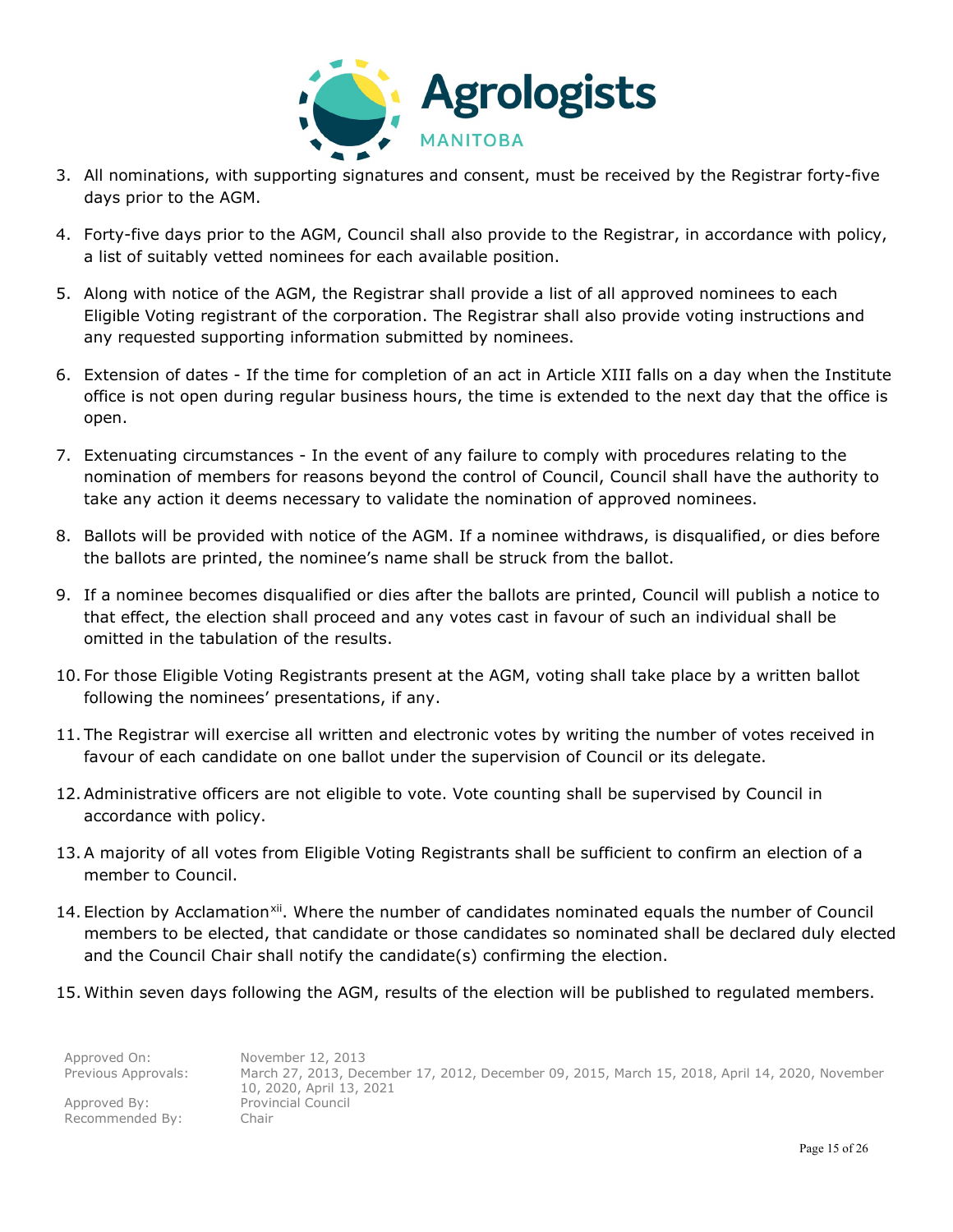![](_page_15_Picture_0.jpeg)

16. Newly elected Councilors will assume office effective the first working day following publication of the results.

## **Article XIV – COMMITTEES**

#### Admissions and Registration Committee

- 1. Council shall appoint an Admissions and Registration Committee consisting of at least four members, at least two of whom shall be practicing regulated members in good standing with the corporation. Committee members shall have a combination of education, knowledge and experience suitable for determining the academic qualifications and experience necessary to practice agrology.
- 2. The committee shall designate a chair to preside at meetings. Quorum is a majority of committee members and business shall be carried by a majority vote.
- 3. The committee shall have the following powers and duties[xiii:](#page-25-12)
	- a) to make recommendations to Council regarding requirements and standards for admission and registration;
	- b) the committee has discretion to consider whether an applicant's knowledge, skills and experience are substantially equivalent to the competency standard of academic achievement, knowledge, skills and experience approved by the Council and to grant registration, and decide whether to approve, place conditions upon, suspend, or refuse an application, in accordance with the Act, these Bylaws and any policies;
	- c) to work with the Professional Standards Committee to determine whether conditions of continuing competence are required to be placed on any practice permits; and
	- d) any other powers and duties assigned by Council in accordance with the Act, Bylaws or Council policies.

## Professional Standards Committee

- 4. Council shall appoint a Professional Standards Committee consisting of at least four members, at least two of whom shall be practicing registered members in good standing with the corporation. Committee members shall have a combination of education, knowledge and experience suitable for determining the academic qualifications and experience necessary to practice agrology.
- 5. The committee shall designate a chair to preside at meetings. Quorum is a majority of committee members and business shall be carried by a majority vote.

| Approved On:        | November 12, 2013                                                                              |
|---------------------|------------------------------------------------------------------------------------------------|
| Previous Approvals: | March 27, 2013, December 17, 2012, December 09, 2015, March 15, 2018, April 14, 2020, November |
|                     | 10, 2020, April 13, 2021                                                                       |
| Approved By:        | <b>Provincial Council</b>                                                                      |
| Recommended By:     | Chair                                                                                          |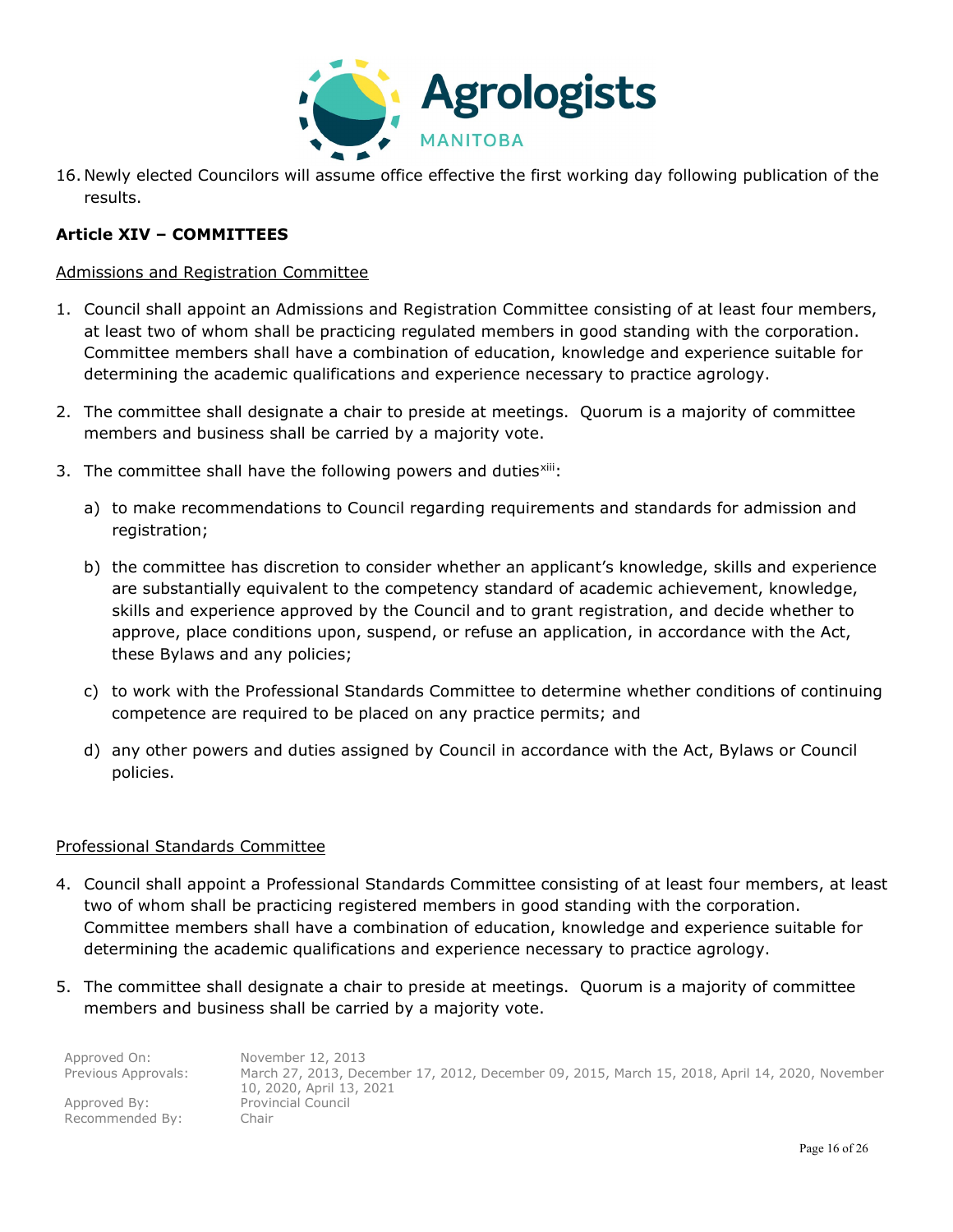![](_page_16_Picture_0.jpeg)

- 6. The committee shall have the following powers and duties:
	- a) to identify, define and make recommendations to Council regarding standards of practice for agrology in general, for each registered member category, and any specialties as required in the best interests of the public;
	- b) to identify, define and make recommendations to Council regarding continuing competence requirements and the assessment of those requirements in the best interests of the public;
	- c) to develop and oversee the implementation of a continuing competence program;
	- d) if required, to appoint a person or persons who have technical expertise or other relevant knowledge to inquire into and report to the Committee with respect to any matter related to any power or duty of the Committee;
	- e) to make a referral to the Complaint Review Committee if, on the basis of information obtained from a continuing competence program, the Committee is of the opinion that a regulated member has intentionally provided false or misleading information respecting participation in a continuing competence program;
	- f) to make a referral to the Complaint Review Committee if, on the basis of information obtained from a continuing competence program, the Committee is of the opinion that a regulated member displays a lack of competence in the provision of professional services that has not been remedied by participating in the continuing competence program, or the conduct of the regulated member constitutes unprofessional conduct that cannot be readily remedied by means of the continuing competence program;
	- g) to work with the Admissions and Registration Committee in reviewing and determining whether any conditions of continuing competence are required to be placed upon applications for practice permits; and
	- h) any other powers and duties assigned in accordance with the Act, Bylaws or Council policies.

## Complaint Review Committee

- 7. As necessary, Council shall appoint a Complaint Review Committee consisting of at least four members, at least two of whom shall be practicing regulated members in good standing with the corporation and at least one of whom shall be from Appointed Councilors.
- 8. Elected Councilors and members of the Judicial Committee are not eligible to serve as committee members. The Committee shall designate a chair to preside at meetings.
- 9. Quorum is a majority of committee members and must include at least one Appointed Councilor. A report signed by a majority of the committee members is its decision.

| Approved On:        | November 12, 2013                                                                              |
|---------------------|------------------------------------------------------------------------------------------------|
| Previous Approvals: | March 27, 2013, December 17, 2012, December 09, 2015, March 15, 2018, April 14, 2020, November |
|                     | 10, 2020, April 13, 2021                                                                       |
| Approved By:        | <b>Provincial Council</b>                                                                      |
| Recommended By:     | :hair                                                                                          |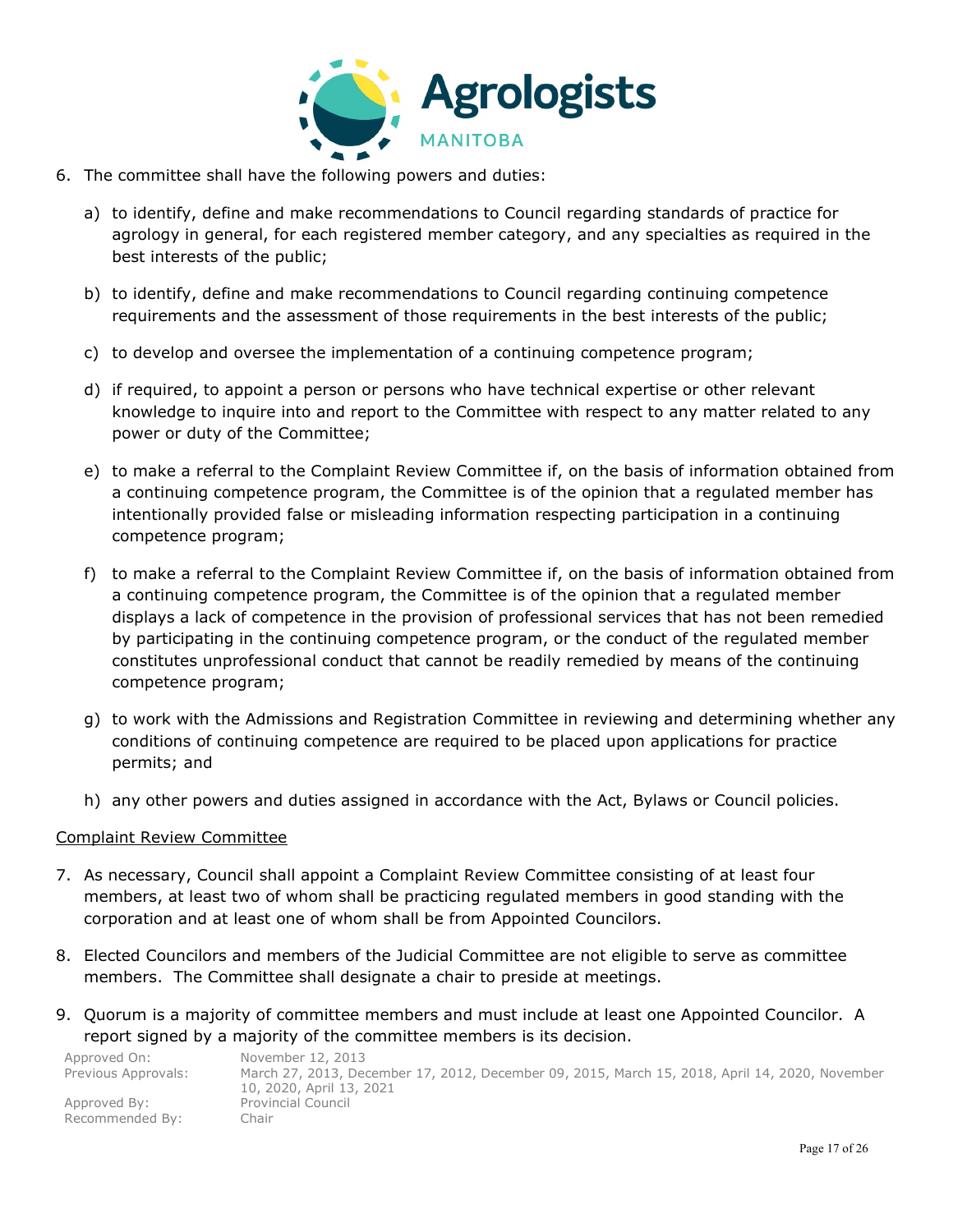![](_page_17_Picture_0.jpeg)

- 10. The committee shall have the following powers and duties:
	- a) to recommend related procedures to Council;
	- b) to review complaints about regulated members;
	- c) to investigate a complaint in accordance with the Act, these Bylaws and any policies, by taking any steps the committee considers necessary, including summoning before it the regulated member whose conduct is the subject of the complaint;
	- d) to employ, at the expense of the corporation, any legal or other assistance that it considers necessary;
	- e) to make a written report to the Judiciary Committee recommending:
		- i. that the Judiciary Committee hear and determine the formal complaint set out in the written report; or
		- ii. ii) that no further action be taken with respect to the matter under investigation;
	- f) to dismiss a complaint if satisfied that it is trivial or vexatious, or that there is insufficient evidence of professional misconduct or conduct unbecoming; and
	- g) to notify the regulated member and the complainant of any determination made by the committee, the reasons therefor and procedures for appeal;
	- h) any other powers and duties assigned by Council in accordance with the Act, Bylaws or Council policies.

#### Judiciary Committee

- 11.As necessary, Council shall appoint a Judiciary Committee consisting of at least four members, at least two of whom shall be practicing regulated members in good standing with the corporation and at least one of whom shall be from Appointed Councilors.
- 12. Elected Councilors and members of the Complaint Review Committee are not eligible to serve as committee members. The committee shall designate a chair to preside at meetings.
- 13. Quorum is a majority of committee members and must include at least one Appointed Councilor. A report signed by a majority of the committee members is its decision.
- 14. The committee shall have the following powers and duties:
	- a) to recommend related procedures to Council and publish all approved procedures to the public.

| Approved On:        | November 12, 2013                                                                              |
|---------------------|------------------------------------------------------------------------------------------------|
| Previous Approvals: | March 27, 2013, December 17, 2012, December 09, 2015, March 15, 2018, April 14, 2020, November |
|                     | 10, 2020, April 13, 2021                                                                       |
| Approved By:        | Provincial Council                                                                             |
| Recommended By:     | Chair                                                                                          |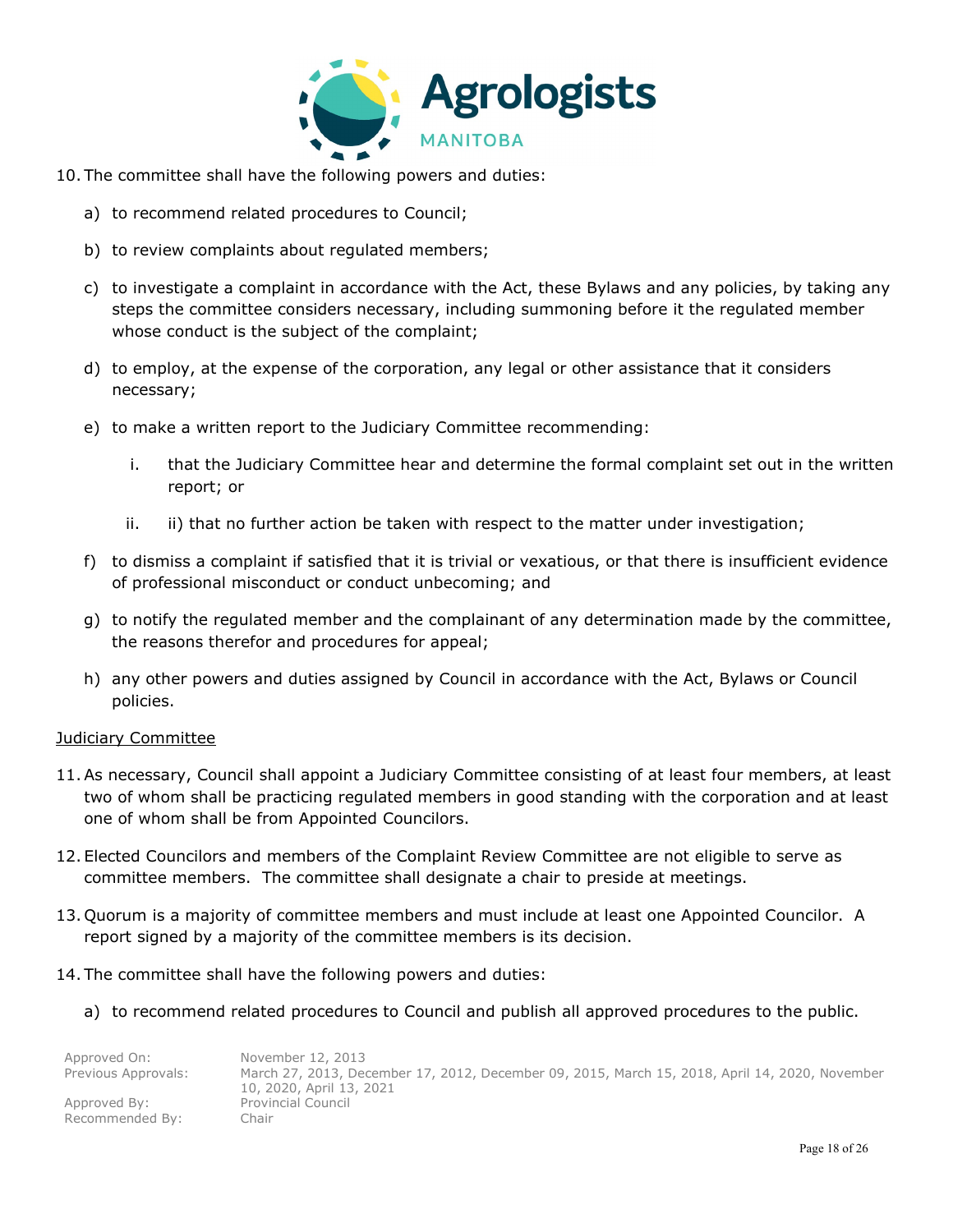![](_page_18_Picture_0.jpeg)

- b) to review reports received from the Complaint Review Committee and:
	- i. conduct a hearing if necessary;
	- ii. order that further investigation be undertaken; or
	- iii. dismiss the complaint.
- c) to conduct hearings in accordance with the Act, these Bylaws and any policies.
- d) to employ, at the expense of the corporation, any legal or other assistance that the committee considers necessary.
- e) following a hearing, to make a written order:
	- i. imposing penalties and/or conditions on a regulated member in accordance with the Act, these Bylaws and any policies; or
	- ii. ii) that no further action be taken with respect to the matter.
- f) to notify the regulated member and the complainant of any determination made by the committee, the reasons therefor, and procedures for appeal.
- g) to publish any orders of the committee.
- h) to order the recovery of costs in the discretion of the committee; and
- i) any other powers and duties assigned by Council in accordance with the Act, Bylaws or Council policies.

## **Article XV – APPEALS**

- 1. As necessary, Council shall hear all appeals from any decision of a committee or may appoint a panel for that purpose consisting of at least four members, at least two of whom shall be practicing regulated members in good standing with the corporation and at least one of whom shall be from Appointed Councilors.
- 2. Members of the committees involved in any matter being appealed may not participate in hearing the appeal. A panel shall designate a chair to preside at appeals.
- 3. Quorum is two thirds of all Councilors or panel members as the case may be, and must include at least one Appointed Councilor. A decision signed by a majority of Councilors or panel members is an order.

| Approved On:        | November 12, 2013                                                                              |
|---------------------|------------------------------------------------------------------------------------------------|
| Previous Approvals: | March 27, 2013, December 17, 2012, December 09, 2015, March 15, 2018, April 14, 2020, November |
|                     | 10, 2020, April 13, 2021                                                                       |
| Approved By:        | <b>Provincial Council</b>                                                                      |
| Recommended By:     | Chair                                                                                          |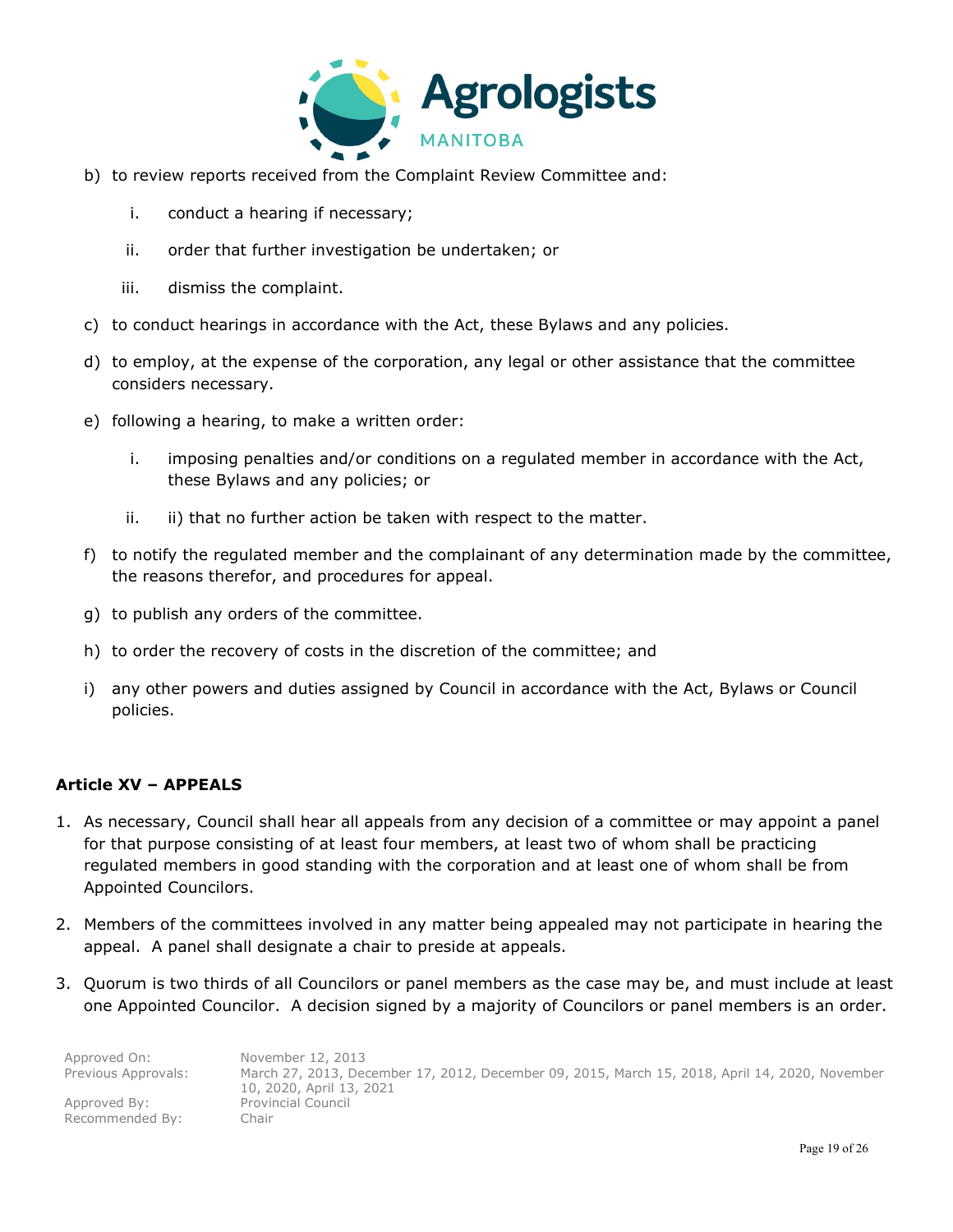![](_page_19_Picture_0.jpeg)

- 4. Orders of Council or its panel are final and may only be appealed to a court of competent jurisdiction.
- 5. Council shall determine and publish all procedures related to the appeal process.
- 6. Council or its panel shall have the following additional powers and duties on appeal:
	- a) to review all appeals received from any committee and:
		- i. conduct an appeal hearing if necessary;
		- ii. order that further investigation be undertaken;
	- iii. uphold the appeal; or
	- iv. dismiss the appeal;
	- b) to conduct appeals in accordance with the Act, these Bylaws and any policies;
	- c) to employ, at the expense of the corporation, any legal or other assistance considered necessary;
	- d) following an appeal review or hearing, to make a written order:
		- i. upholding the original committee decision;
		- i. substituting the decision of the Council/panel and/or imposing penalties and/or conditions on a regulated member in accordance with the Act, these Bylaws and any policies;
		- ii. ordering a further investigation; or
	- iii. dismissing the appeal;
	- e) to notify the regulated member and the complainant of any order, the reasons therefor, and procedures for appeal to a competent court of law;
	- f) to publish any orders;
	- g) to order the recovery of costs in the discretion of the panel; and
	- h) any other powers and duties assigned by Council in accordance with the Act, Bylaws, policies and any established terms of reference.

## **Article XVI – INDEMNIFICATION OF COUNCILORS AND OTHERS[xiv](#page-25-13)**

1. The corporation shall indemnify each Councilor and each of its officers for the defense of civil or criminal actions or proceedings as hereinafter provided and notwithstanding any provision in these Bylaws in a manner and to the extent permitted by applicable law.

| Approved On:        | November 12, 2013                                                                              |
|---------------------|------------------------------------------------------------------------------------------------|
| Previous Approvals: | March 27, 2013, December 17, 2012, December 09, 2015, March 15, 2018, April 14, 2020, November |
|                     | 10, 2020, April 13, 2021                                                                       |
| Approved By:        | <b>Provincial Council</b>                                                                      |
| Recommended By:     | .<br>hair                                                                                      |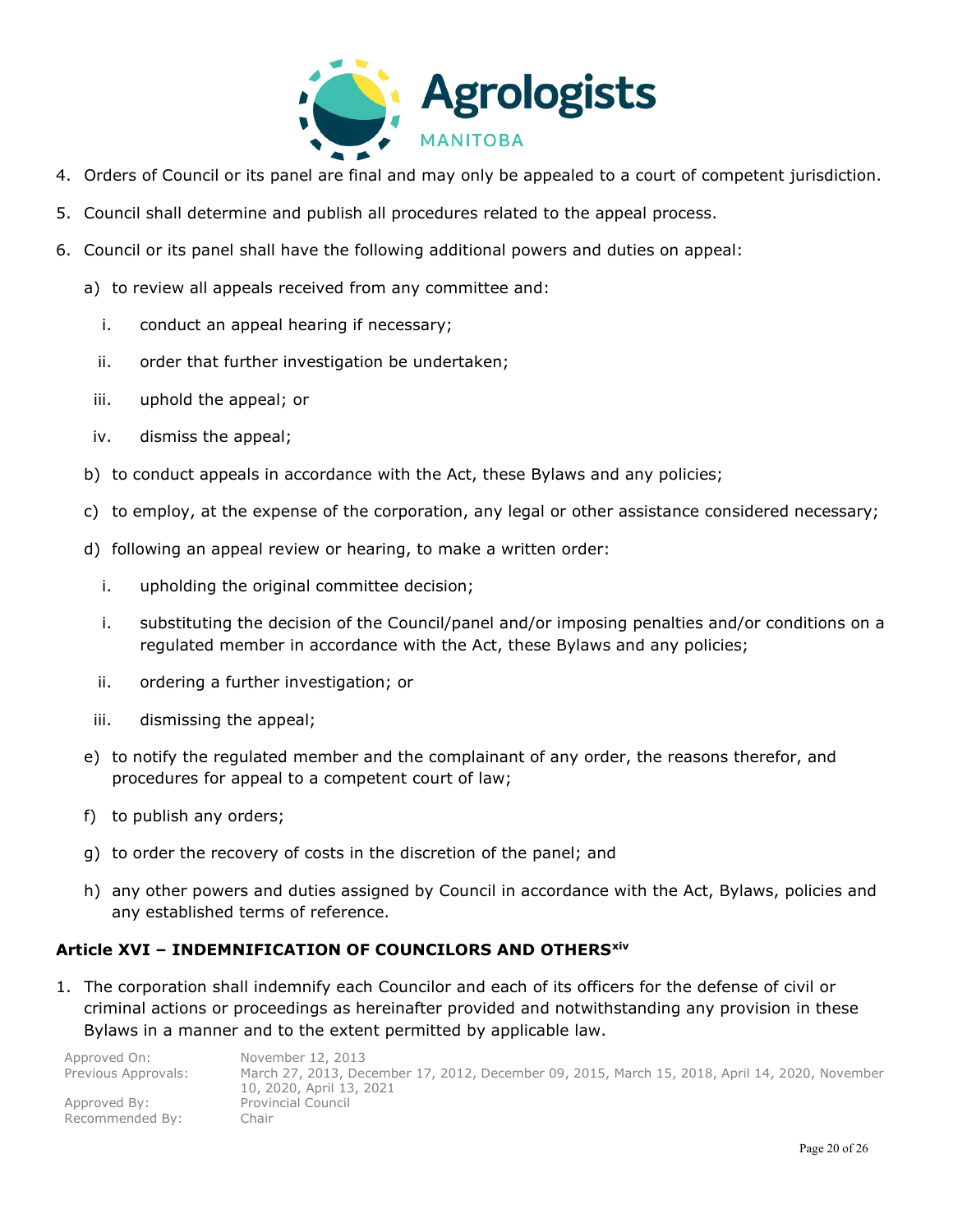![](_page_20_Picture_0.jpeg)

- 2. the corporation shall indemnify each of its Councilors and officers, from and against any and all judgments, fines, amounts paid in settlement, and reasonable expenses, including attorneys' fees, actually and necessarily incurred or imposed as result of such action or proceeding or any appeal therein, imposed upon or asserted against them by reason of being or having been such a Councilor or officer and acting within the scope of their official duties, but only when the determination shall have been made judicially or in the manner herein provided that they acted in good faith done for a purpose which they reasonably believed to be in the best interests of the corporation and, in the case of a criminal action or proceeding, in addition, had no reasonable cause to believe that their conduct was unlawful. This indemnification shall be made only if the corporation shall be advised by its Council acting:
	- a) By a quorum consisting of Councilors who are not party to such action or proceeding upon a finding that; or
	- b) If a quorum under the above is not obtainable with due diligence, upon the opinion in writing of legal counsel that, the Councilor or officer has met the foregoing applicable standard of conduct. If the foregoing determination is to be made by Council, it may rely, as to all questions of law, on the advice of independent legal counsel.
- 3. Every reference in these Bylaws to a member of Council or officer of the corporation shall include every Councilor and officer thereof and former Councilor and officer thereof. This indemnification shall apply to all the judgments, fines, amounts in settlement, and reasonable expenses described above whenever arising, allowable as above-stated. The right of indemnification herein provided shall be in addition to any and all rights to which any Councilor or officer of the corporation might otherwise be entitled and provisions hereof shall neither impair nor adversely affect such rights.

## **Article XVII – CODE OF ETHICS**

All members of the corporation shall conform to the corporation's Code of Ethics and Code of Practice, which are attached hereto as Appendix "A".

## **Article XVIII – STANDARDS OF PRACTICE**

- 1. In general, all registered members of the corporation must comply with the standards of practice set out in the Code of Ethics and Practice.
- 2. The Professional Standards Committee shall propose policies and procedures to Council for approval that will set out practice standards with which all regulated members must comply.
- 3. The practice standards shall be at two levels of application as follows:

| Approved On:        | November 12, 2013                                                                              |
|---------------------|------------------------------------------------------------------------------------------------|
| Previous Approvals: | March 27, 2013, December 17, 2012, December 09, 2015, March 15, 2018, April 14, 2020, November |
|                     | 10, 2020, April 13, 2021                                                                       |
| Approved By:        | <b>Provincial Council</b>                                                                      |
| Recommended By:     | .`hair                                                                                         |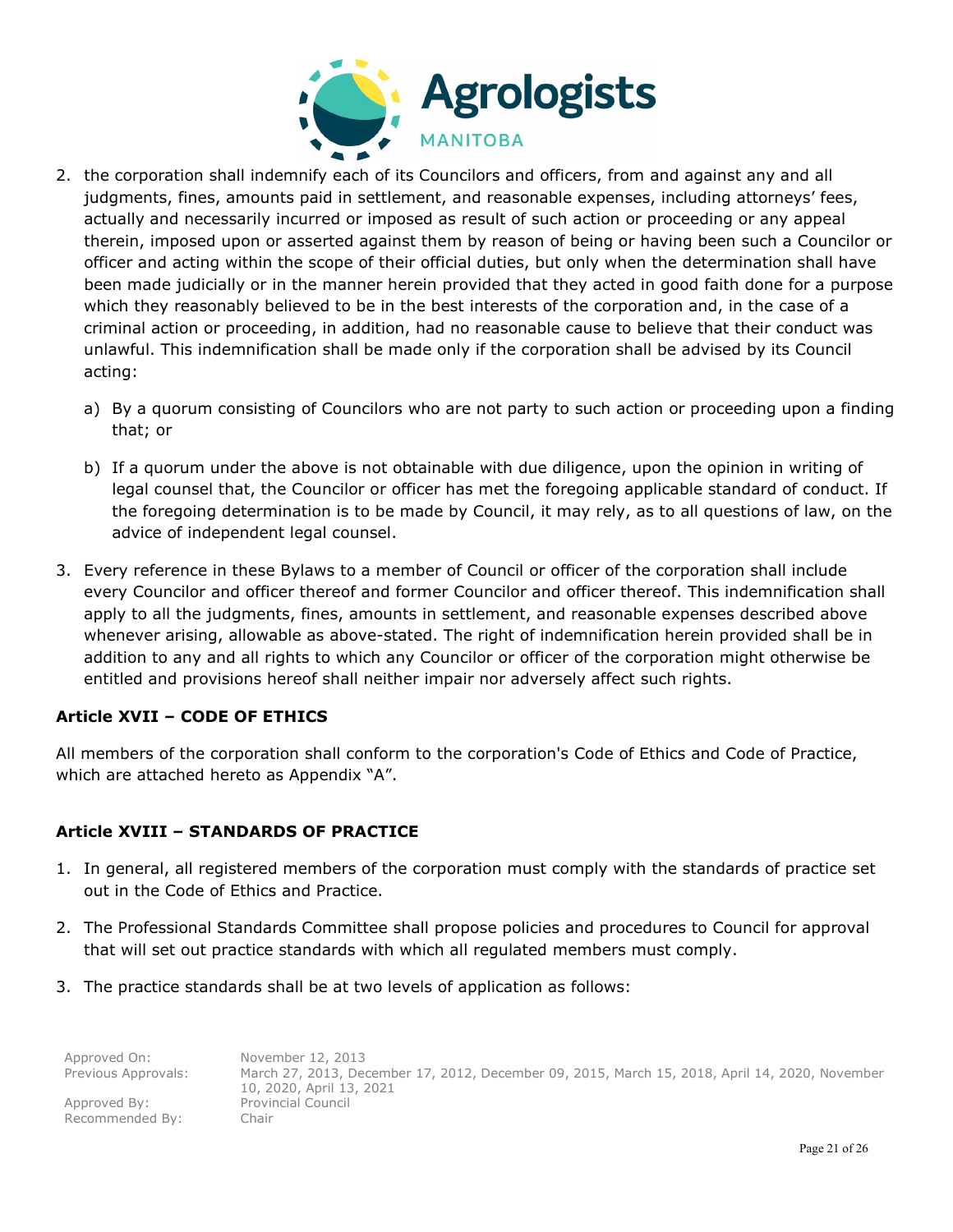![](_page_21_Picture_0.jpeg)

- a) General Practice Standards, at a broad level, that are applicable to all practice areas. Such standards should be clearly defined with measurable assessment parameters.
- b) Specific Practice Standards for those areas deemed to be of significant risk to the profession and/or public. Such standards to encompass at least:
	- i. Development of a descriptive list of knowledge, skill sets and capabilities required to be proficient in a given practice area; and
	- ii. Development of specific practice standards that describe what is commonly accepted against which competence in that practice area is to be assessed.

## **Article XIX – CONTINUING PROFESSIONAL DEVELOPMENT (CPD)[xv](#page-25-14)**

- 1. All practicing regulated members of the corporation shall be required to demonstrate that they are continuing their professional education and development in order to maintain their registration and professional designation.
- 2. All practicing registered members of the corporation shall adhere to the framework setting out the minimum requirements, reporting procedures and qualifying categories as set out in policy and approved by Council.
- 3. Compliance with the CPD Program is mandatory to retain registration status.
- 4. The Professional Standards Committee will oversee the CPD Program and will propose general and specific policies and procedures to Council for approval.
- 5. Any report filed by a regulated member may be subject to review. Regulated members should retain appropriate documentation to support credits claimed.
- 6. Regulated members who have retired from practicing agrology are exempt from the requirements of the CPD Program.
- 7. The Professional Standards Committee may, in its discretion, exempt regulated members claiming extenuating circumstances from compliance with the requirements of the CPD Program.
- 8. Applications for exemptions must be made in writing and approved by the Professional Standards Committee.
- 9. In all cases, the corporation regulated members have the right to appeal the decision of the Admissions and Registration Committee to Council in accordance with Article XV.

| Approved On:        | November 12, 2013                                                                              |
|---------------------|------------------------------------------------------------------------------------------------|
| Previous Approvals: | March 27, 2013, December 17, 2012, December 09, 2015, March 15, 2018, April 14, 2020, November |
|                     | 10, 2020, April 13, 2021                                                                       |
| Approved By:        | <b>Provincial Council</b>                                                                      |
| Recommended By:     | Chair                                                                                          |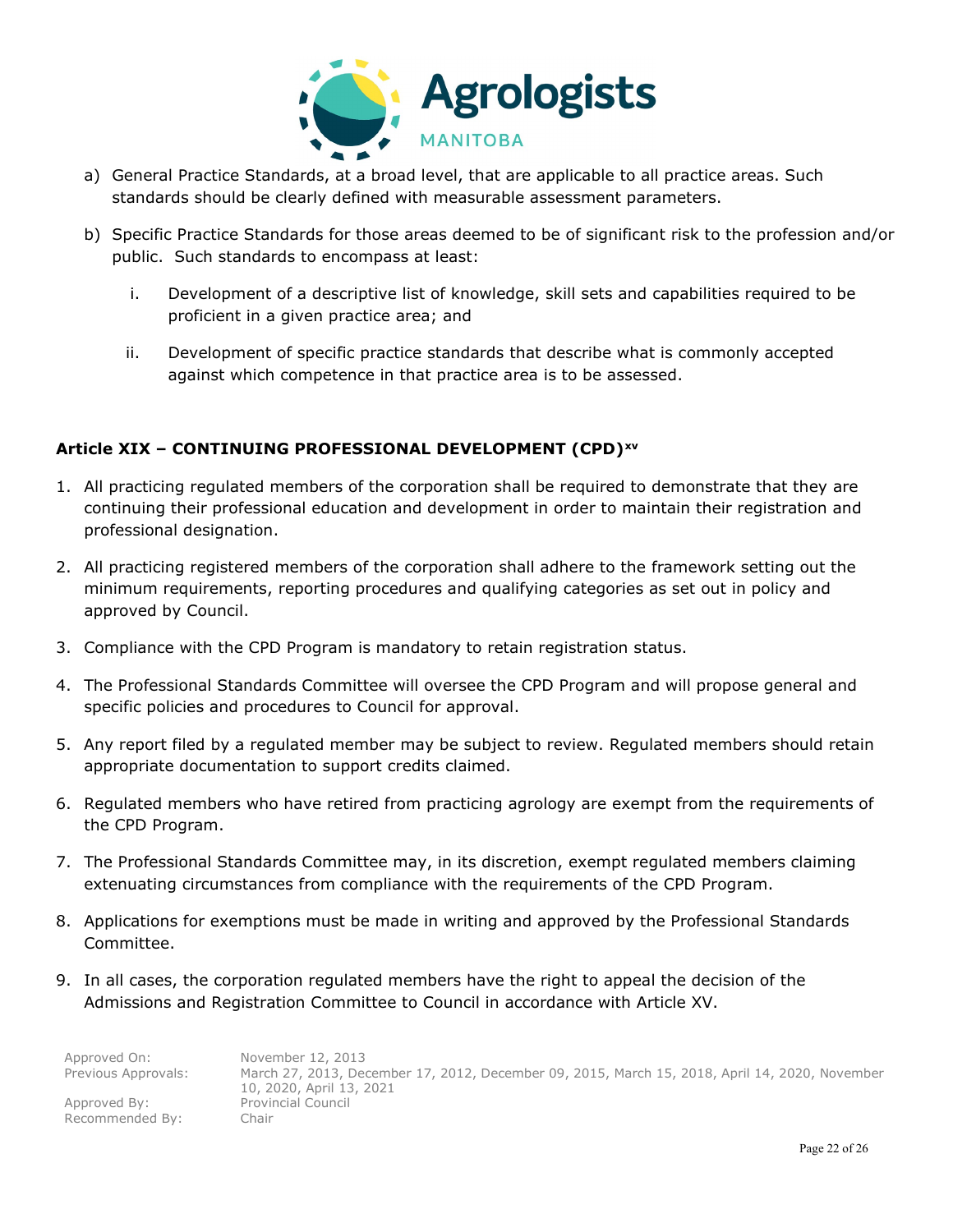![](_page_22_Picture_0.jpeg)

## **Article XX – USE of PROFESSIONAL DESIGNATION, SEAL, and STAMP**

The reserved title provision of the Act necessitates that the public have an effective means of identifying work that has been completed by, or under the supervision and control of regulated Agrologists. A regulated member may use the professional designation, seal, and stamp to indicate professional responsibility for documents which deal with professional matters. The framework setting out the guidelines for such use are set out in policy approved by Council.

## **Article XXI – OFFENSES BY NON- regulated MEMBERS**

- 1. Disciplinary action for offences committed under Section 15 of the Act may only be undertaken with authorization of Council.
- 2. The Registrar may, without specific authorization from Council, take action to notify any person suspected of committing an offense, of the requirements of the Act.

## **Article XXII – FEES AND REVENUE**

#### Annual Fee

- 1. An annual registration fee shall be established by Council and amended as required from time to time. Any change in the annual registration fee shall be proposed by Council and communicated to the registrants a minimum of thirty days prior to the AGM at which such change is to be considered. If approved by the registrants, the new registration fee shall be implemented on January 1 of the following year.
- 2. Unless exempt, each regulated member must pay to the registrar, no later than the last day of January of each year, the annual registration fee set out in the published fee schedule.
- 3. Any fees other than the annual registration fee may be established by Council and set out in the fee schedule.

#### Revenue Other Than Fee

1. The corporation may in the discretion of Council, or at an annual meeting or special meeting called for the purpose, receive by gift or bequest, from any person or corporation, money, bonds, or real or personal property. Such gift or bequest can be used for general or specific purposes of the corporation.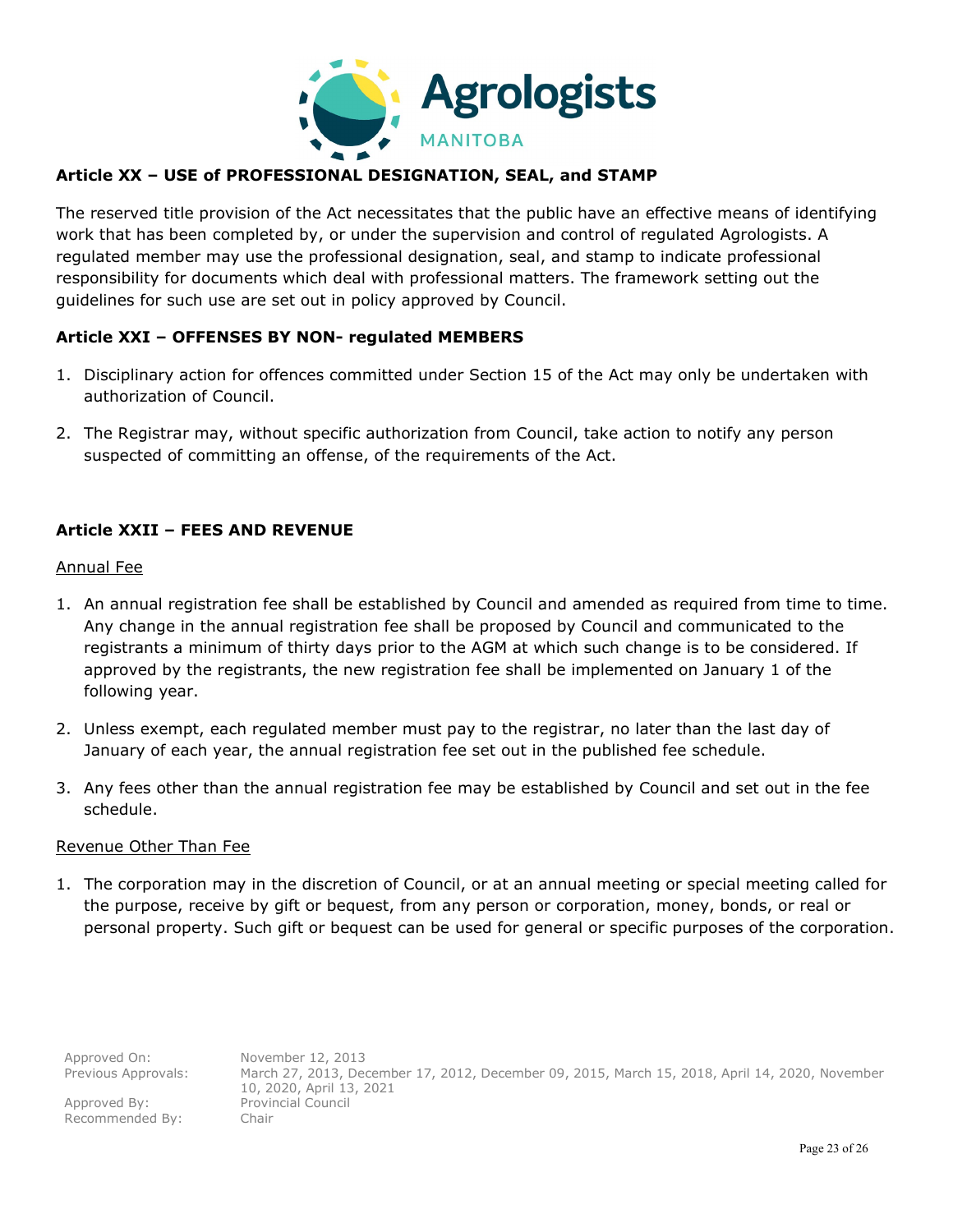![](_page_23_Picture_0.jpeg)

## **Article XXIII – CORPORATE SEAL**

- 1. The corporate seal shall be the common seal of the corporation by which all sealed instruments of the corporation shall be attested, and shall be affixed to documents in accordance with policy
- 2. All documents required to be executed under seal shall be signed as directed by policy.

## **Article XXIV – FINANCIAL YEAR**

The fiscal year of the corporation shall commence on December 1 of each year and end on November 30 of the following year.

## **Article XXV – AUDITORS**

An auditor or auditors shall be appointed by the members of the corporation at the AGM. A vacancy in the position of auditor occurring between AGMs shall be filled by Council appointment.

## **Article XXVI – CHANGES TO THE BYLAWS**

- 1. No changes to the Bylaws may be made without an opportunity for regulated member review and comment having been provided in accordance with these Bylaws and any policies.
- 2. The Chair or a Councilor may propose changes to the Bylaws at any regular meeting of Council, or a meeting called for that purpose.
- 3. Any regulated member may propose Bylaw changes for consideration by Council. Any such regulated member-proposed changes shall be provided to the Chair. The Chair will bring the regulated memberproposed changes as a discussion item to the next meeting of Council where at least thirty days' notice can be provided to all Councilors of any regulated member-requested changes. Council will determine whether the proposed bylaw changes will be provided by Council to the regulated members for review.
- 4. Any proposed bylaw changes that Council approves for review by the regulated members shall be provided to all regulated members and Councilors at least thirty days prior to the next regularly scheduled meeting of Council, or special Council meeting called for such a purpose.
- 5. Any regulated member may provide written or electronic feedback on the proposed Bylaw changes to the Registrar at least fourteen days prior to the meeting date. Council shall consider such feedback in making its decision to approve any changes.
- 6. Upon approval of two thirds of Councilors present at the meeting, the proposed changes are effective on the date of approval.

| Approved On:        | November 12, 2013                                                                                                          |
|---------------------|----------------------------------------------------------------------------------------------------------------------------|
| Previous Approvals: | March 27, 2013, December 17, 2012, December 09, 2015, March 15, 2018, April 14, 2020, November<br>10, 2020, April 13, 2021 |
| Approved By:        | <b>Provincial Council</b>                                                                                                  |
| Recommended By:     | -Chair                                                                                                                     |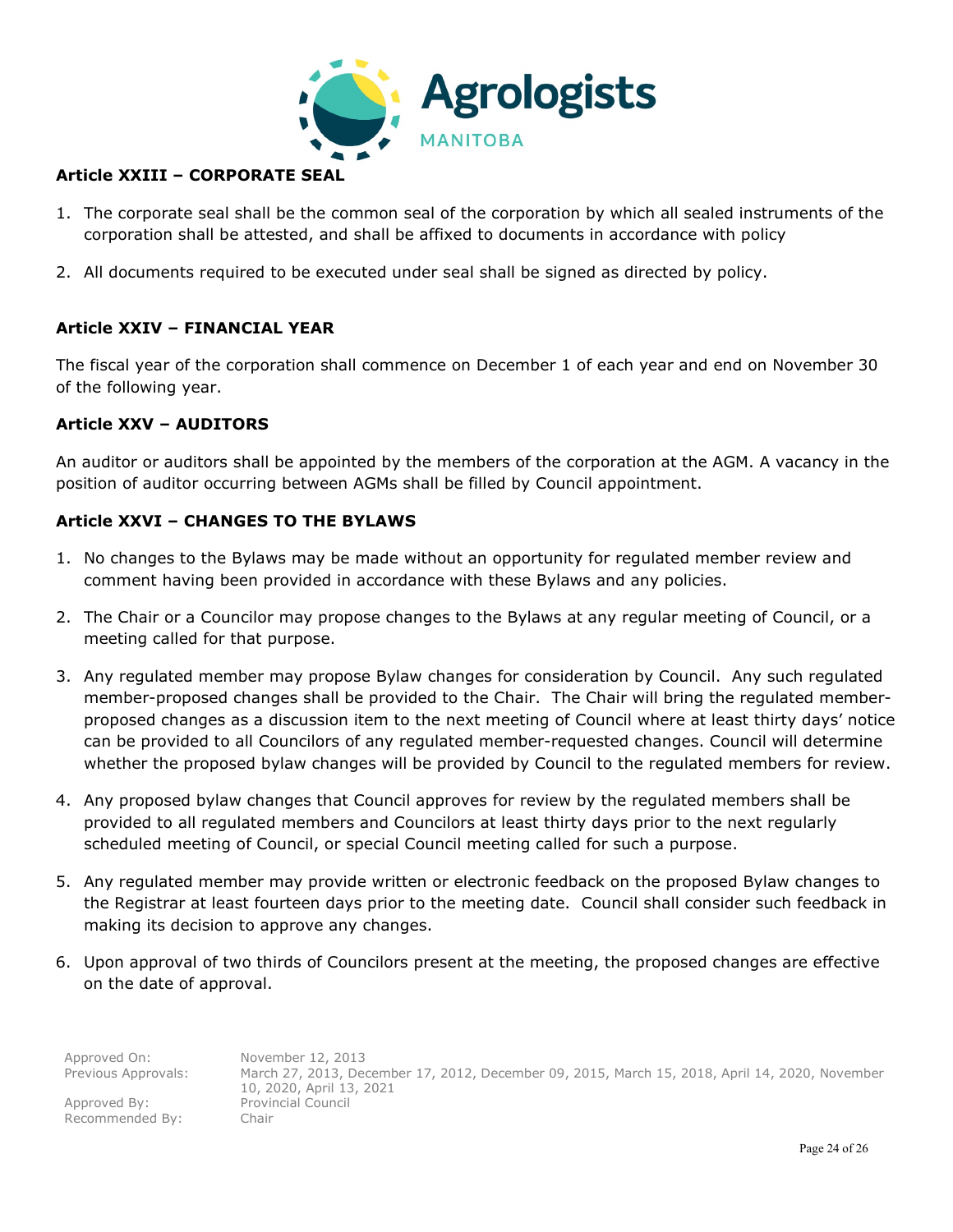![](_page_24_Picture_0.jpeg)

- 7. A copy of the approved changes shall be published to members upon Council approval and will be also provided with notice of the next AGM.
- 8. No changes in Bylaws shall be made if contrary to law or the provisions of the Act.

<sup>i</sup> Bylaw amendment on Article II – Definitions to remove 'Affiliate' and 'Associate' categories as approved on February 16, 2022. Removal of these definitions supports a focus on public protection and clarifies the purpose of registration.

ii Bylaw amendment to consider all instances of the word "member" or "members" be changed to "registrant" or "registrants", as applicable, as well as all instances of the word "membership" be changed to "registration" as approved on February 16, 2022.

iii Bylaw amendment on Article VI – Register to ensure alignment with how the listing will appear in the public register as approved on February 16, 2022. The Act only states there needs to be a register/list of names.

iv Bylaw amendment on Article VI to add "Admission and Registration Committee" as approved on March 27, 2013.

<sup>v</sup> Bylaw amendment on Article VII from 120 days to 180 days as approved on December 17, 2012.

vi Bylaw amendment on Article VII – Membership Meetings "Notice" to be fully aligned with similar notice provisions stipulated in the Manitoba Corporations Act (MCA, to which the corporation is accountable), Council's amendment states the same range of dates, 21-50 days as approved on April 14, 2020.

vii Bylaw amendment on Article VIII, Council Composition changing nomenclature of officers from "President" and Vice-President to Chair and Vice-Chair and adding a general wording that Council will appoint officers including Chair and Vice-Chair based on a detailed appointment procedure as approved on December 9, 2015.

viii Bylaw amendment on Article XVI, Indemnification of Councilors and Others, revision of offending section to result in gender neutrality and conformity with gender neutrality evidenced in the rest of the organization's bylaws as approved on November 10, 2020

IX Renumbered to 14 (previously 12) with succeeding items following due to numbering error, amended on July 3, 2013.

<sup>x</sup> Bylaw amendment on Article VIII, Council Compensation to offer an honorarium to Appointed Councilors, passed and approved on November 12, 2013.

xi Bylaw amendment on Article XIII, Elections, to add new sections—Section 6 Extension of Dates and Section 7 Extenuating Circumstances, with two new sections added, succeeding sections are renumbered, passed, and approved on March 15, 2018.

xii Bylaw amendment on Article XIII (14) adding new "Election by Acclamation" and updating succeeding section number change approved by Council on April 20, 2020.